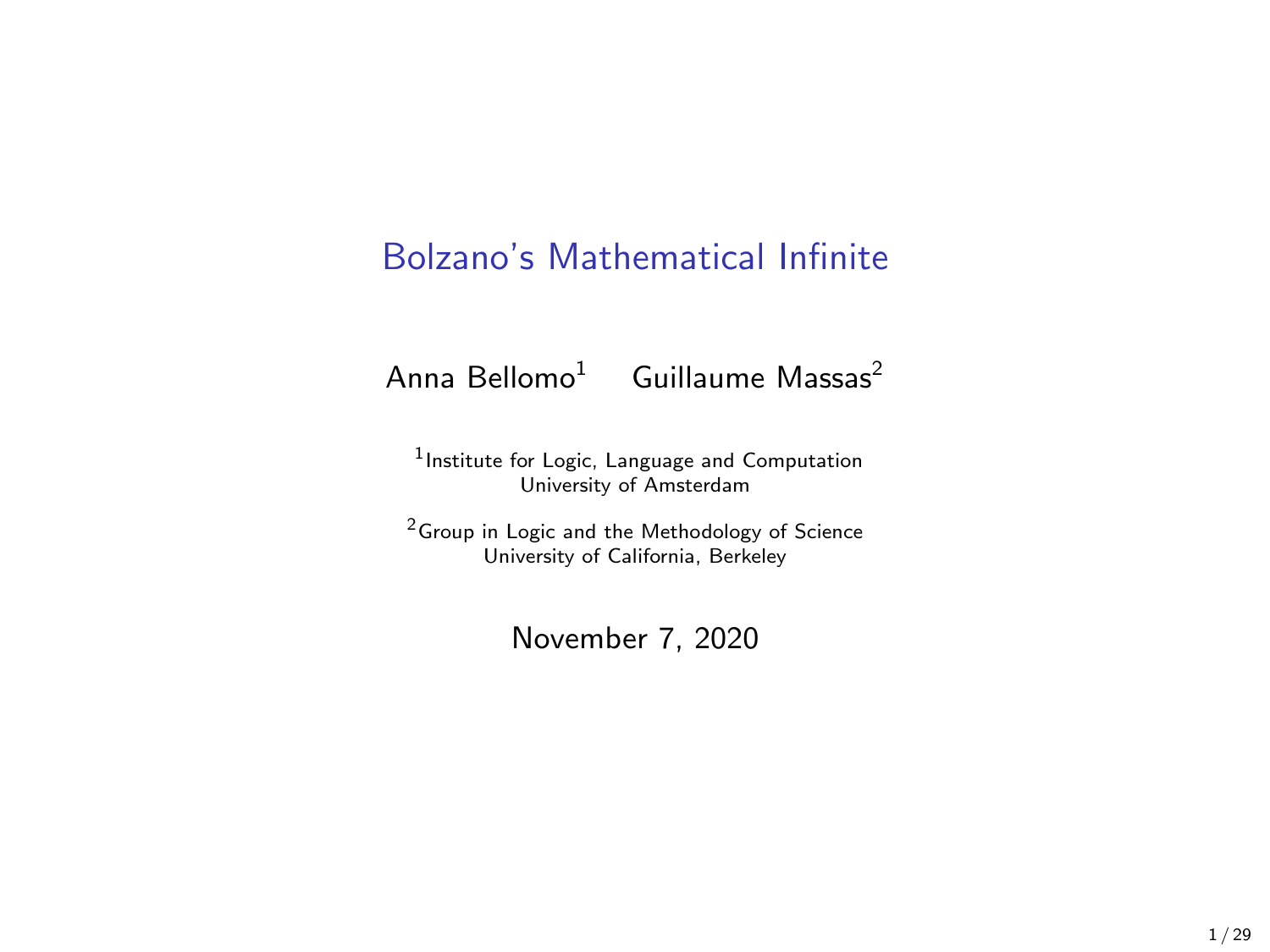### **Overview**

- Bolzano's calculation of the infinite ( $\S$  $29 33$  of his *Paradoxes of the Infinite*) is widely seen as a fascinating yet ultimately unsuccessful anticipation of Cantorian transfinite arithmetic. Unlike Cantor, Bolzano appeals to part-whole intuitions in determining order relationships between infinite quantities. Bolzano's calculation of the infinite is then usually interpreted as a fundamentally flawed attempt to apply part-whole intuitions in order to determine size relationships between sets.
- We aim to challenge this narrative by offering a reinterpretation of Bolzano's text as a theory of infinite sums, rather than a theory of infinite sets. We argue that Bolzano's appeal to part-whole reasoning in the context of infinite sums is both coherent and fruitful, and allows him to sketch an original theory of the infinite.
- Using modern model-theoretic techniques, we provide a formalization of Bolzano's theory that establishes the consistency of his views and highlights the coherence of his arguments.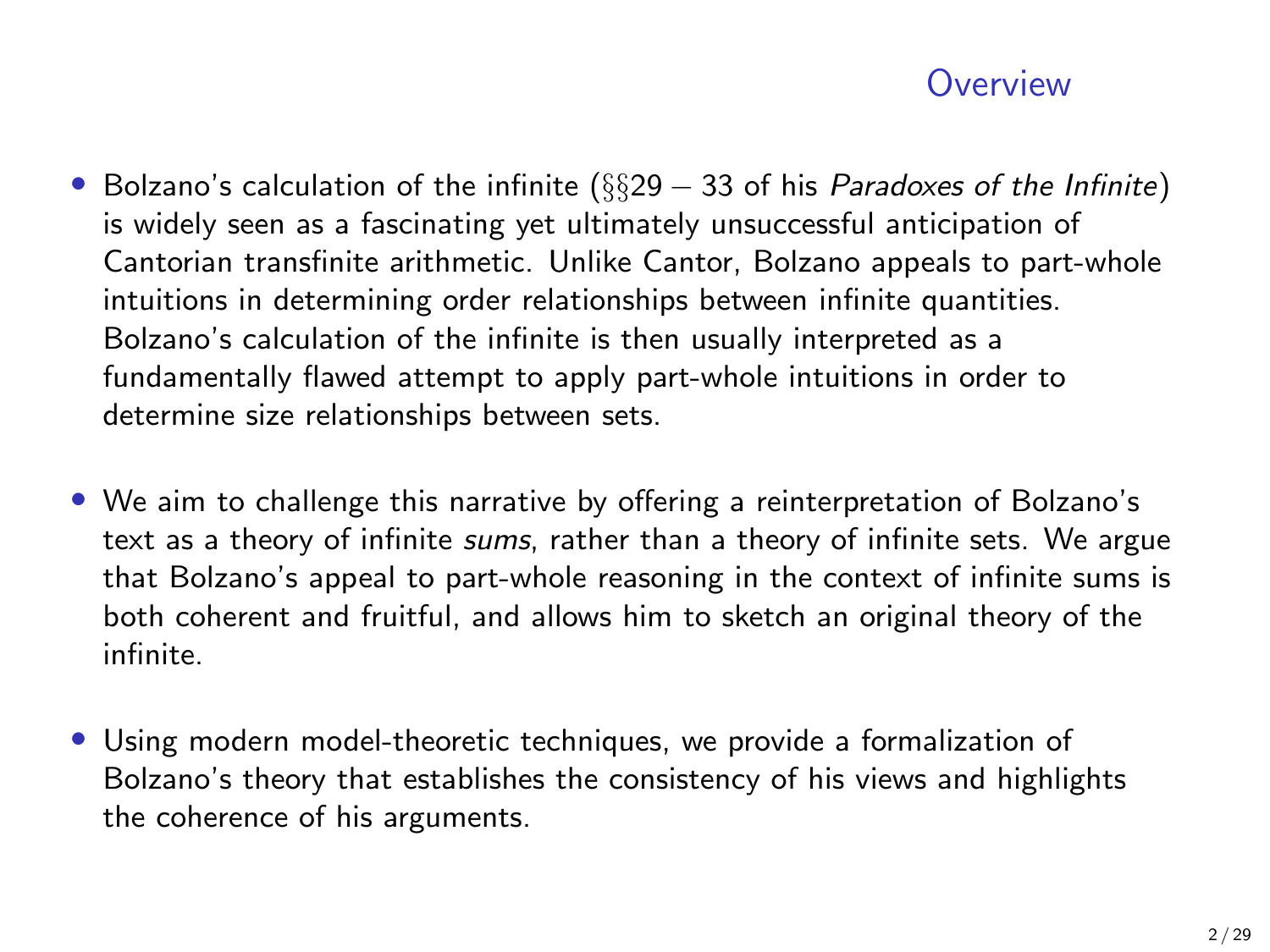Plan

#### <span id="page-2-0"></span>**1** [Background](#page-2-0)

#### 2 [Bolzano's Calculation of the Infinite](#page-6-0)

[Infinite Sums](#page-8-0) [Grandi's Series](#page-10-0) [The Sum of all Squares](#page-12-0)

#### <sup>3</sup> [Formalizing the Bolzanian Infinite](#page-19-0)

[An Ultrapower construction](#page-20-0) [Bolzanian products](#page-23-0)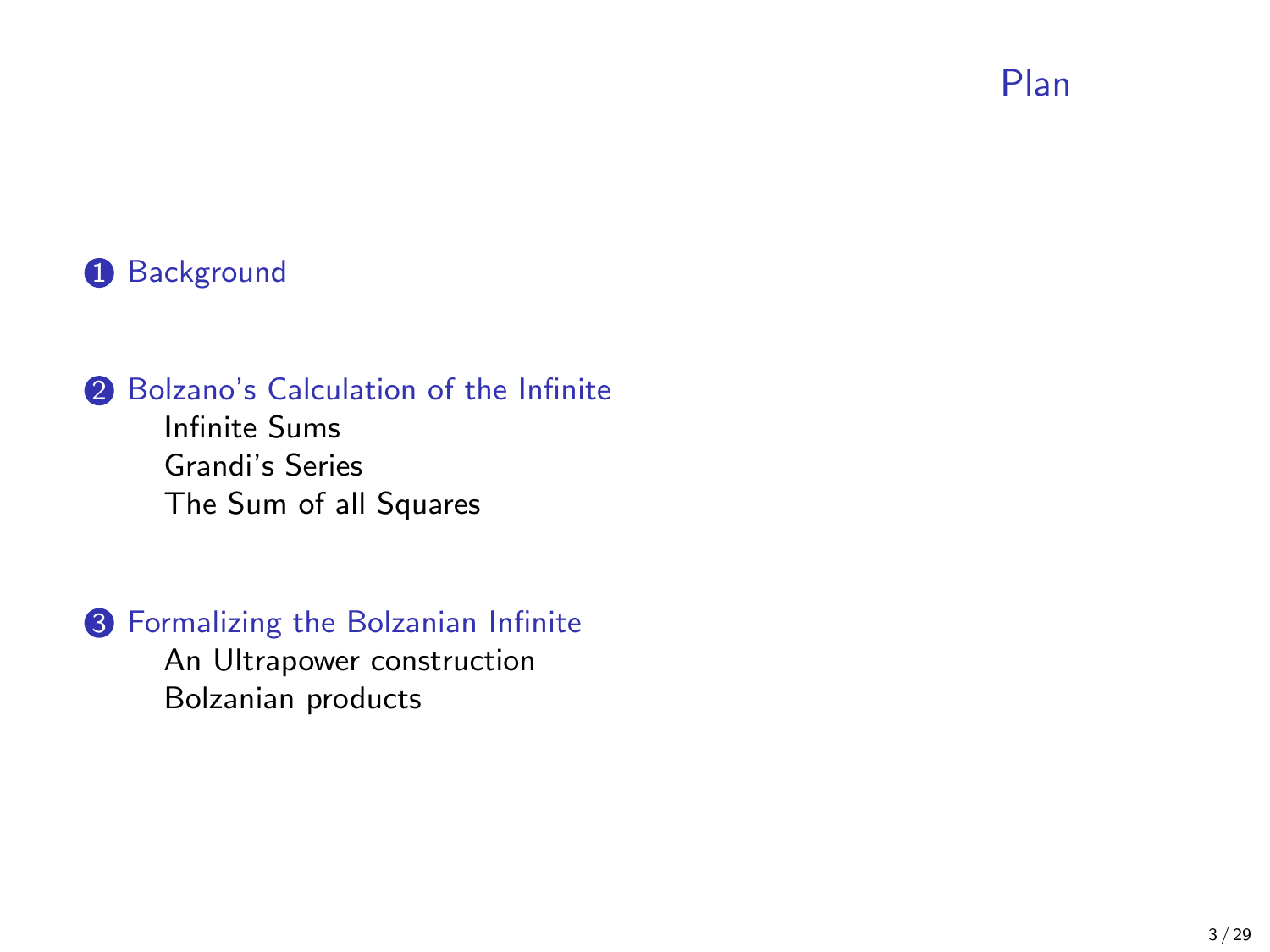# **Background**

- Bolzano's *Paradoxes of the Infinite* (1848) is a posthumous booklet in which the author attempts to solve various mathematical and philosophical problems surrounding the infinite.
- The Paradoxes are one of Bolzano's most famous writings, in particular because of the "Calculation of the Infinite" presented in  $\S$  $\S$ 29 – 33.
- These paragraphs are often read as an imperfect anticipation of Cantor's transfinite arithmetic by most Bolzano scholars (e.g., Berg, Sebestik), as well as by Cantor himself.
- According to this view, Bolzano should be credited for trying to develop an arithmetic of actually infinite collections. But he only obtains partial or even inconsistent results, because he fails to arrive at the modern notion of cardinality.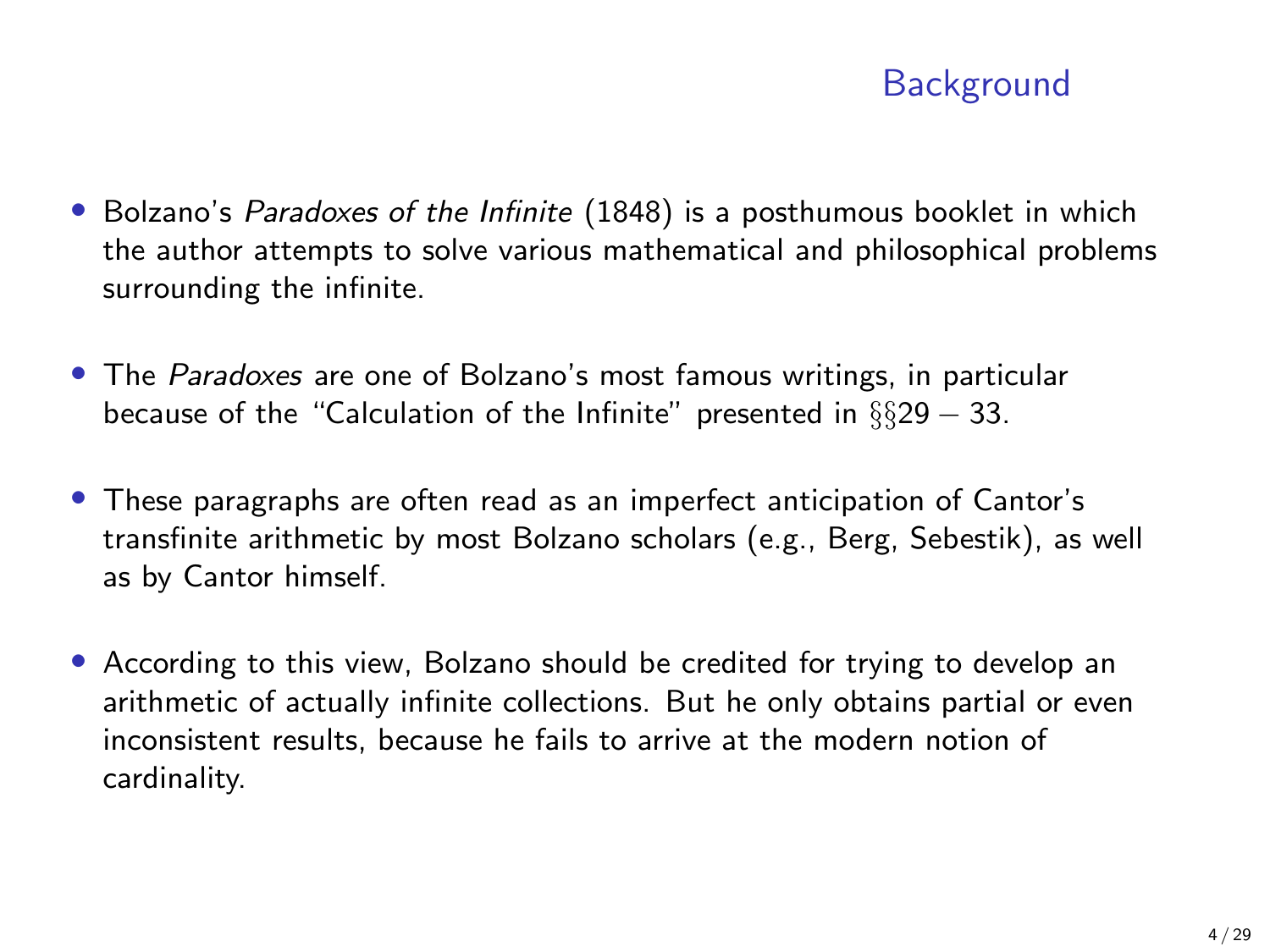Bolzano is perhaps the only one who confers a certain status to actually infinite numbers, or at least they are often mentioned [by him]; nevertheless I completely and wholly disagree with the way in which he handles them, not being able to formulate a proper definition thereof, and I consider for instance §§29-33 of that book as untenable and wrong. For a genuine definition of actually infinite numbers, the author is lacking both the general concept of power, and the accurate concept of number. It is true that the seeds of both notions appear in a few places in the form of special cases, but it seems to me he does not work his way through to full clarity and distinction, and this explains several contradictions and even a few mistakes of this worthwhile script. (Cantor, "Über unendliche, lineare Punktmannichfaltigkeiten – 5. " (1883))

• Following Cantor, most commentators read Bolzano's calculation of the infinite as an essentially misguided attempt to develop an arithmetic of infinite sets based on part-whole reasoning (the whole is always greater than its proper parts) rather than on the *bijection principle* (two collections have the same size if and only if they are bijectable with one another).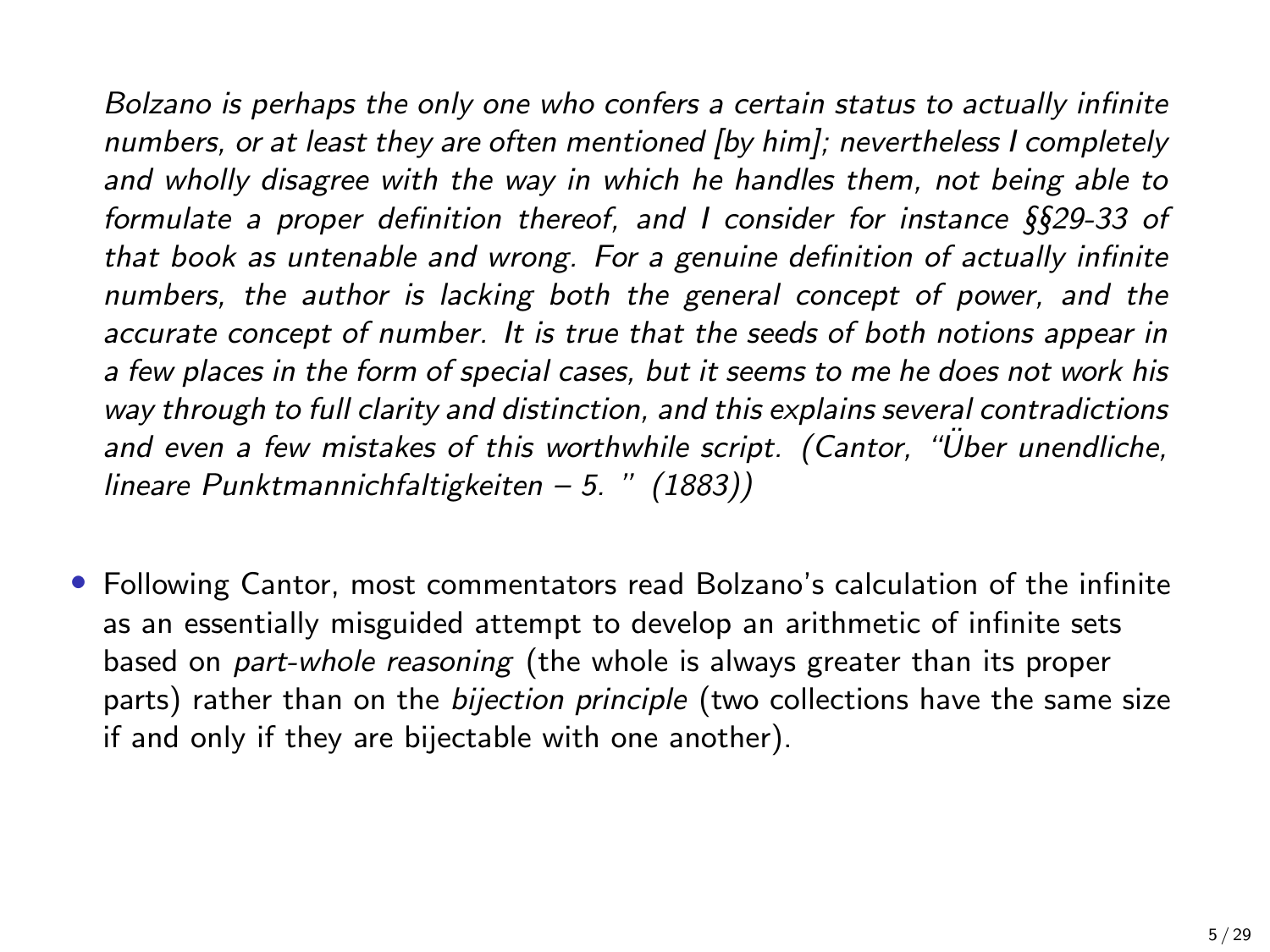- At least since Galileo, the two intuitions are known to yield inconsistent results in the case of infinite collections: the set of all square numbers, for example, is both a proper subset of, and bijectable with, the set of all natural numbers.
- Bolzano discusses variations of Galileo's paradox in  $\S 20 24$  of the *Paradoxes*. He endorses part-whole reasoning, and argues that the existence of a one-to-one correspondence between two infinite collections is not enough to conclude the equality of their sizes.
- As long as Cantor's transfinite arithmetic is viewed as the only viable theory of the infinitely large, against which all previous attempts to deal with infinite quantities must be compared, Bolzano's calculation of the infinite can only be a mathematical and conceptual dead end.
- Our goal is to offer a reappraisal of Bolzano's theory, that highlights its specificity and its conceptual independence from Cantor's transfinite arithmetic.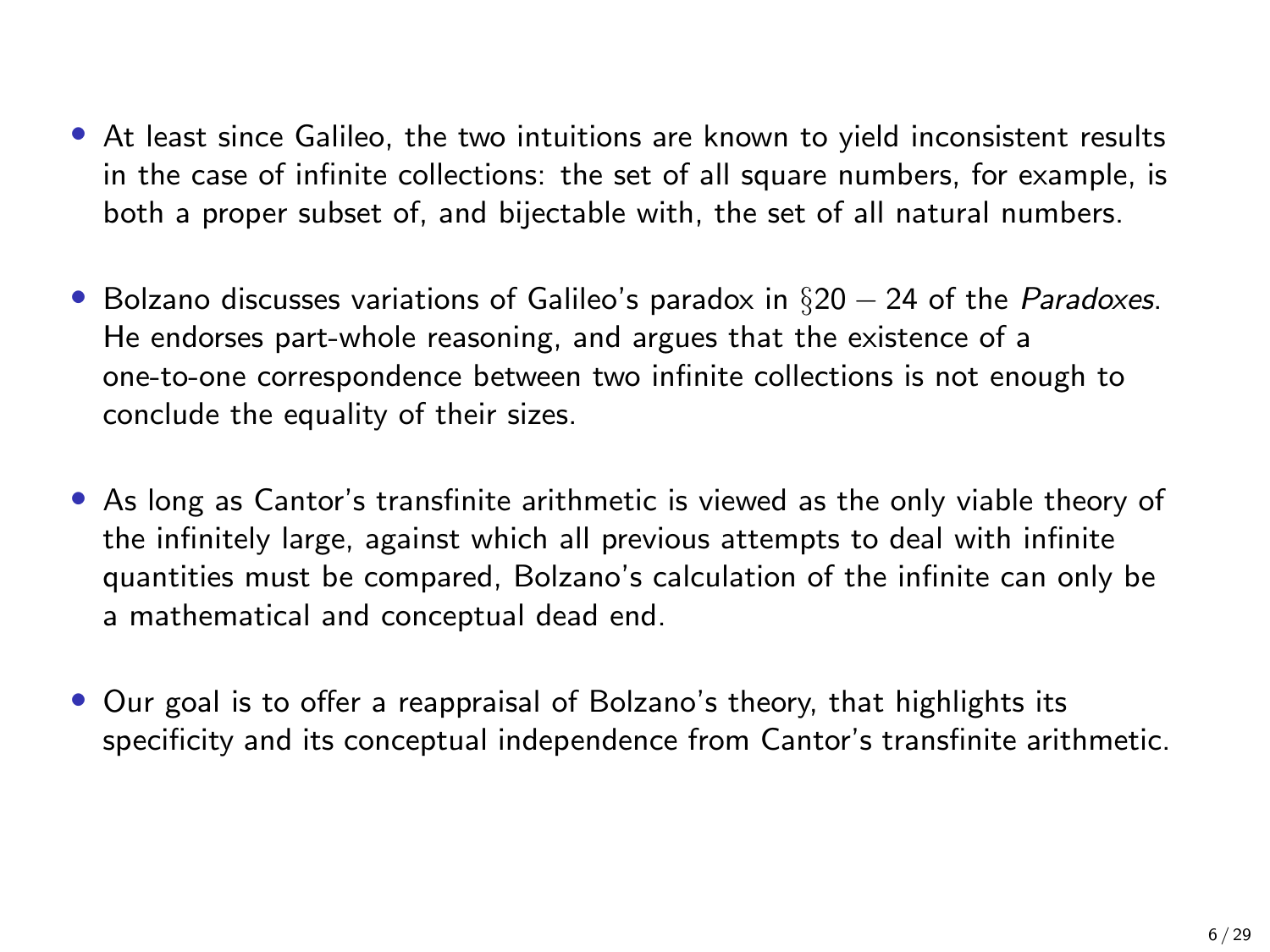Plan

#### <span id="page-6-0"></span>**1** [Background](#page-2-0)

#### 2 [Bolzano's Calculation of the Infinite](#page-6-0)

[Infinite Sums](#page-8-0) [Grandi's Series](#page-10-0) [The Sum of all Squares](#page-12-0)

# **3** [Formalizing the Bolzanian Infinite](#page-19-0)

[An Ultrapower construction](#page-20-0) [Bolzanian products](#page-23-0)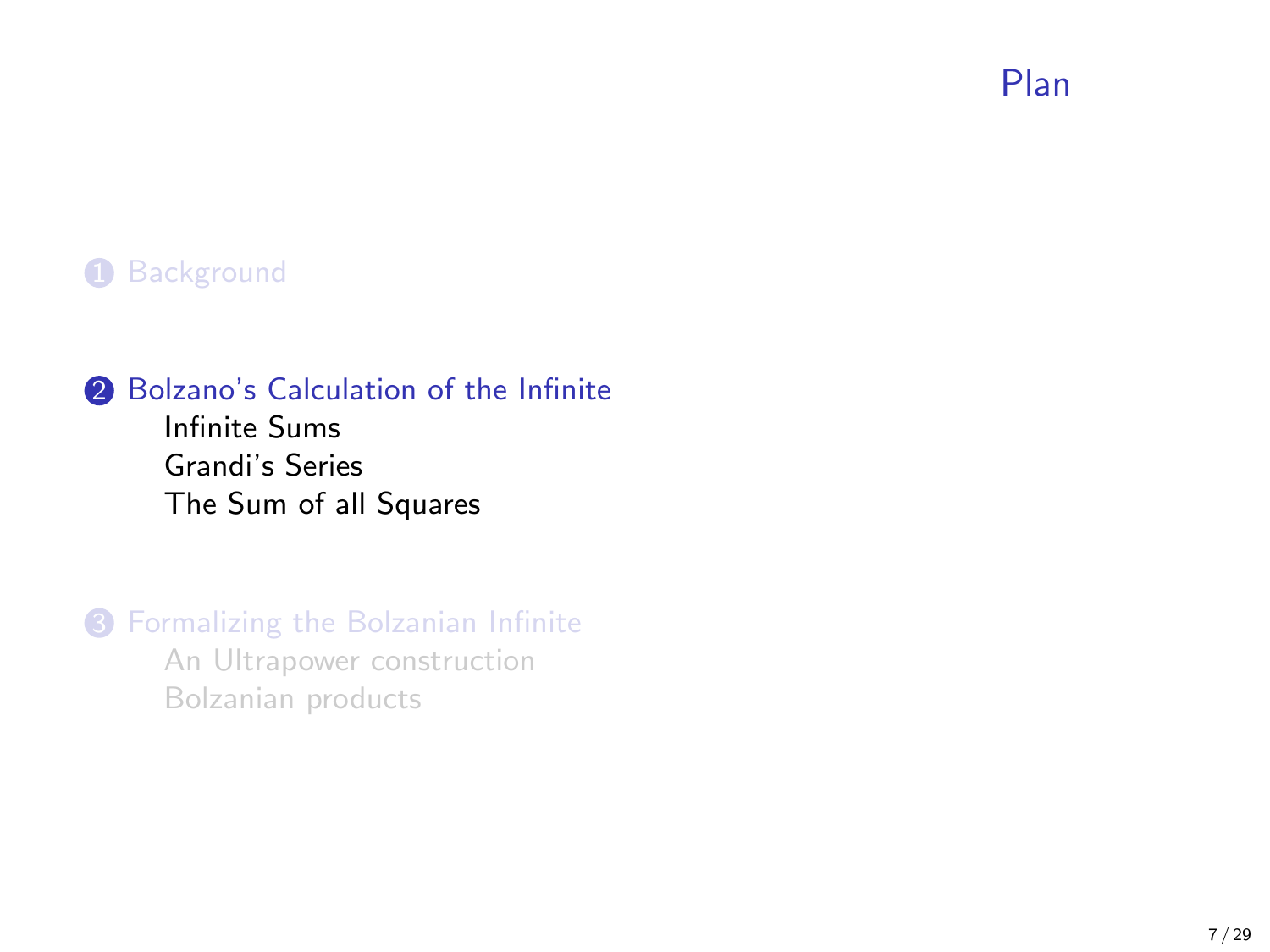### **Overview**

- Bolzano's calculation of the infinite  $(\S$ §29 33) discusses both infinitely large and infinitely small quantities.
- Since we're interested in his views on the infinitely large, we will focus on §§29, 32 and 33. We wish to establish the following three claims:
- 1 Bolzano is developing a theory of infinite sums, not of infinite sets. His sums have two distinct quantitative aspects: a value and a number of terms.
- 2 This distinction plays a fundamental role in addressing old and new paradoxes about divergent infinite sums.
- 3 Bolzano's computations are guided by a form of part-whole reasoning about infinite sums, which differs from, but is nonetheless consistent with part-whole reasoning about sets.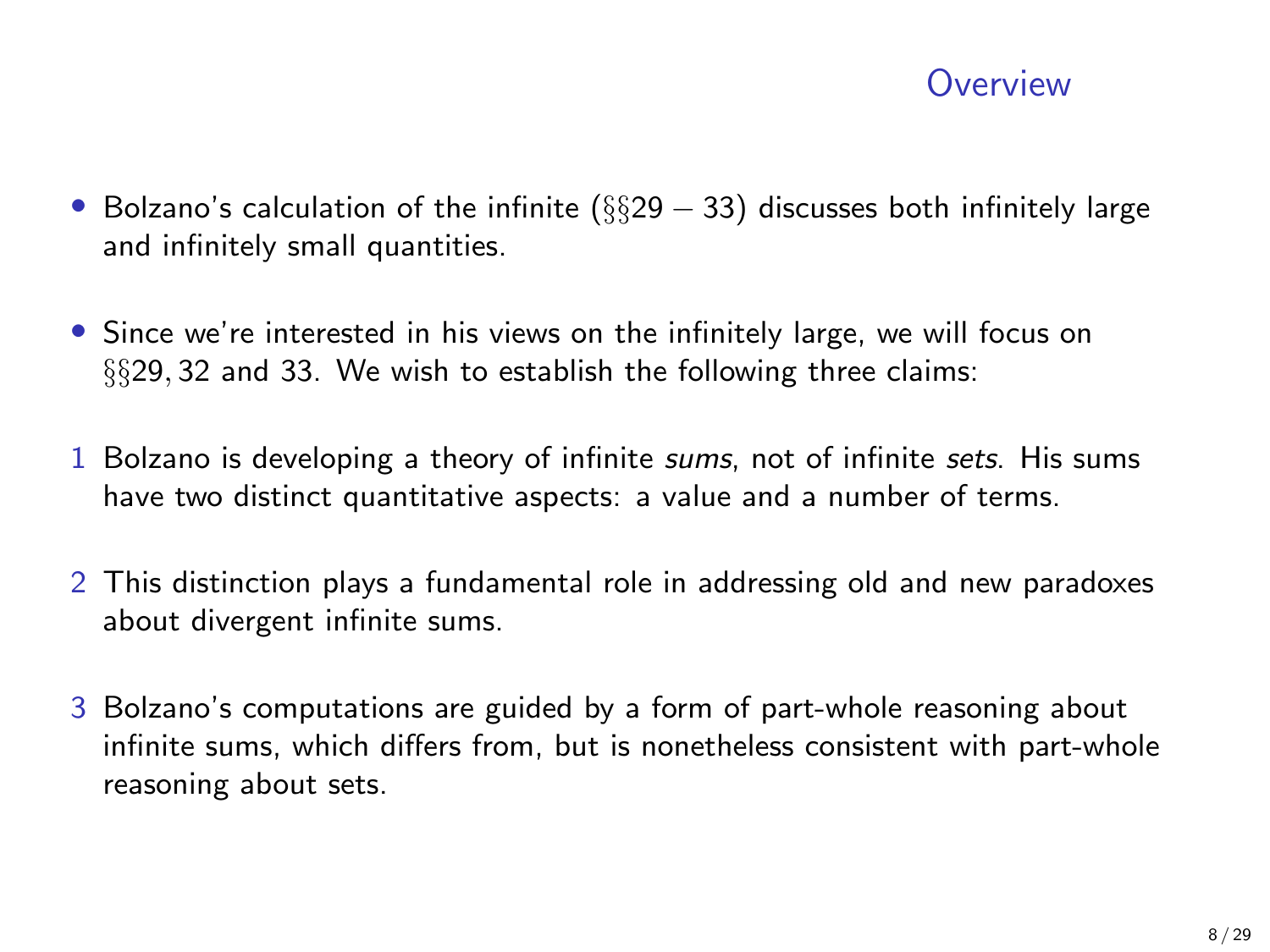<span id="page-8-0"></span>• In §29, Bolzano introduces several infinite sums and discusses their relationships. Starting from the sequence (Reihe) of natural numbers, he distinguishes the sum of all natural numbers:

 $S = 1 + 2 + 3 + \dots$  in inf.

and the number (Menge) of all natural numbers:

$$
\stackrel{0}{N} = 1^0 + 2^0 + 3^0 + \ldots \text{ in inf.},
$$

obtained from  $\stackrel{1}{S}$  by uniformly raising each term to the  $0^{th}$  power, thus viewing them as units.

 $\bullet$  Bolzano claims that  $\overline{S}$  is "far greater" than  $\stackrel{0}{N}$ . Two infinite sums, however, may also designate infinite quantities that have a finite difference. Bolzano considers the number of all natural numbers greater than some fixed n:

$$
\stackrel{n}{N}=(n+1)^0+(n+2)^0+\ldots \ \ \text{in inf.},
$$

and claims that:

$$
\overset{0}{N} - \overset{n}{N} = 1^0 + 2^0 + \ldots + n^0 = n.
$$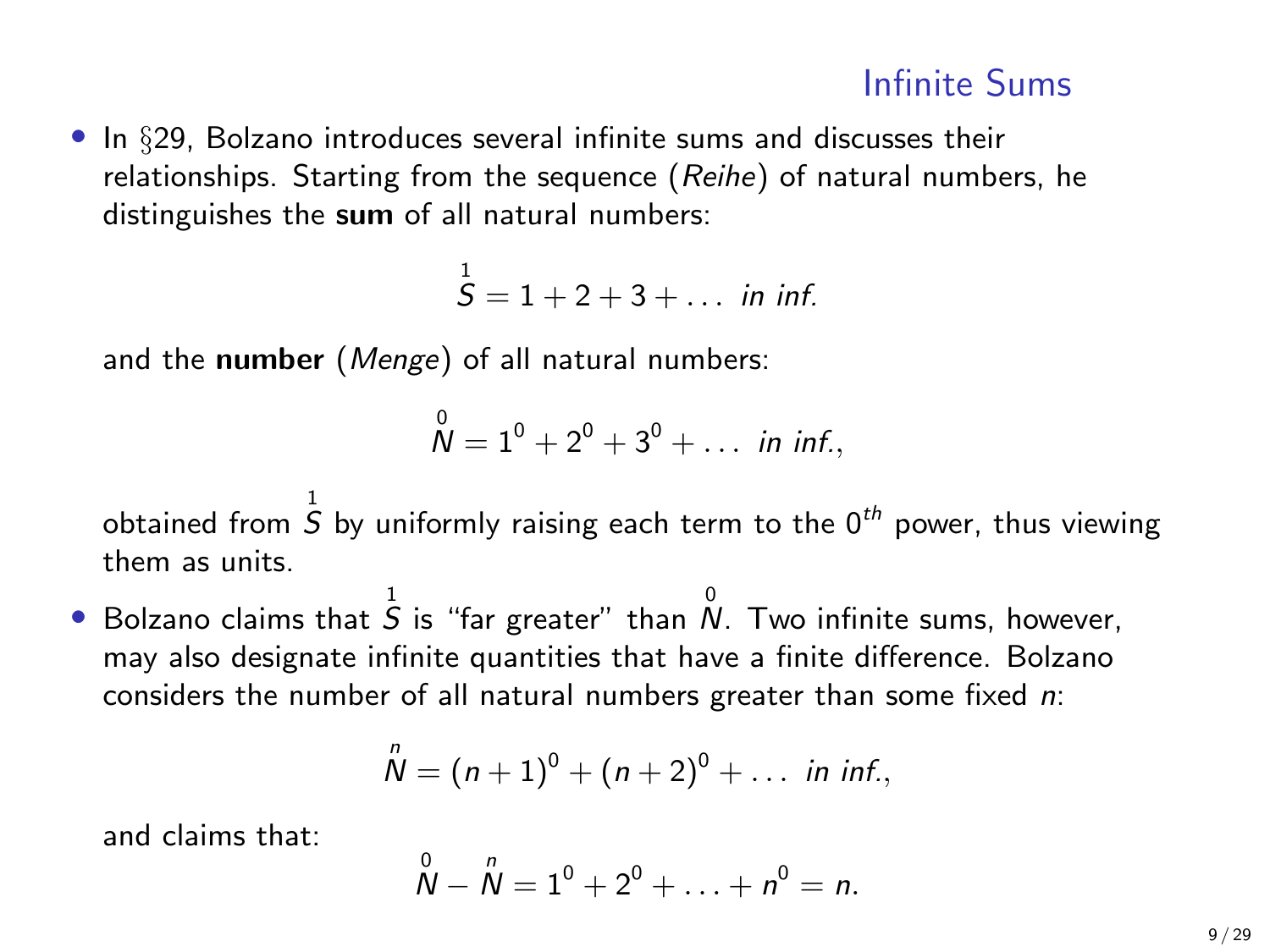- Bolzanian sums therefore have two associated quantitative aspects: their value, which Bolzano calls "the quantity they designate", and their number of terms (Gliedermenge).
- Given an infinite sum  $\alpha = \alpha_1 + \alpha_2 + \alpha_3 + \dots$  in inf., the procedure to determine the Gliedermenge of  $\alpha$  is the following:
	- 1 Raise all terms in  $\alpha$  to the 0<sup>th</sup> power, thus viewing them as units;
	- 2 Compute the value of the resulting infinite sum.
- Infinite sums with a distinct *Gliedermenge* and value can be obtained from others.
- Infinite sums can not only be added, but also multiplied, leading to infinities of higher order, like  $(\stackrel{0}{N})^2,(\stackrel{0}{N})^3,\ldots$
- Bolzano doesn't discuss products of infinite sums much, but there are reasons to think this operation is not commutative. He also explicitly reject an infinitary version of Gauss's summation theorem, namely that:

$$
2\overset{1}{S}=\overset{0}{N}.(\overset{0}{N}+1).
$$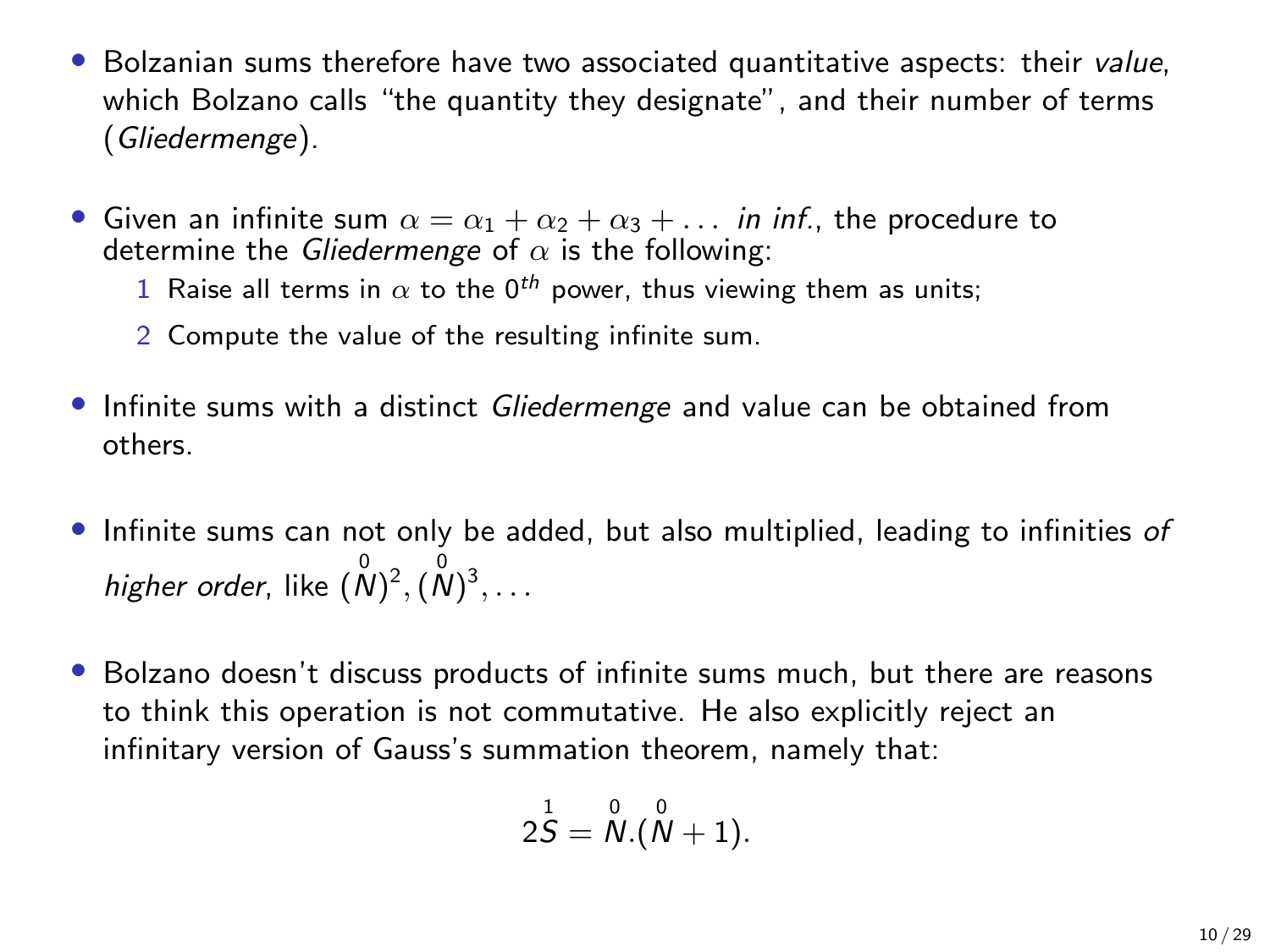## Grandi's Series

- <span id="page-10-0"></span>• In §32, Bolzano discusses certain pathological geometric series known as Grandi's series.
- A geometric series is an infinite sum in which the ratio between consecutive terms is constant, i.e., a series of the form  $\sum_{n=0}^{\infty}$  ar $^n$  for some real numbers a and r.
- If  $|r| < 1$ , the series converges to  $\frac{a}{1-r}$ . Bolzano considers the case  $r = -1$ , i.e., the infinite sum:

$$
G_a := a - a + a - a + \dots
$$
 in inf.

• The case  $a = 1$  was introduced by Grandi in 1703, who gave a geometric argument for  $G_1 = \frac{1}{2}$ . In general, by analogy with geometric series for which  $|r| < 1$ , one might be tempted to conclude that:

$$
a-a+a-a+\ldots = \frac{a}{1-(-1)} = \frac{a}{2}.
$$

• Bolzano, however, objects to an algebraic proof of this result published in 1830 in Gergonne's Annales.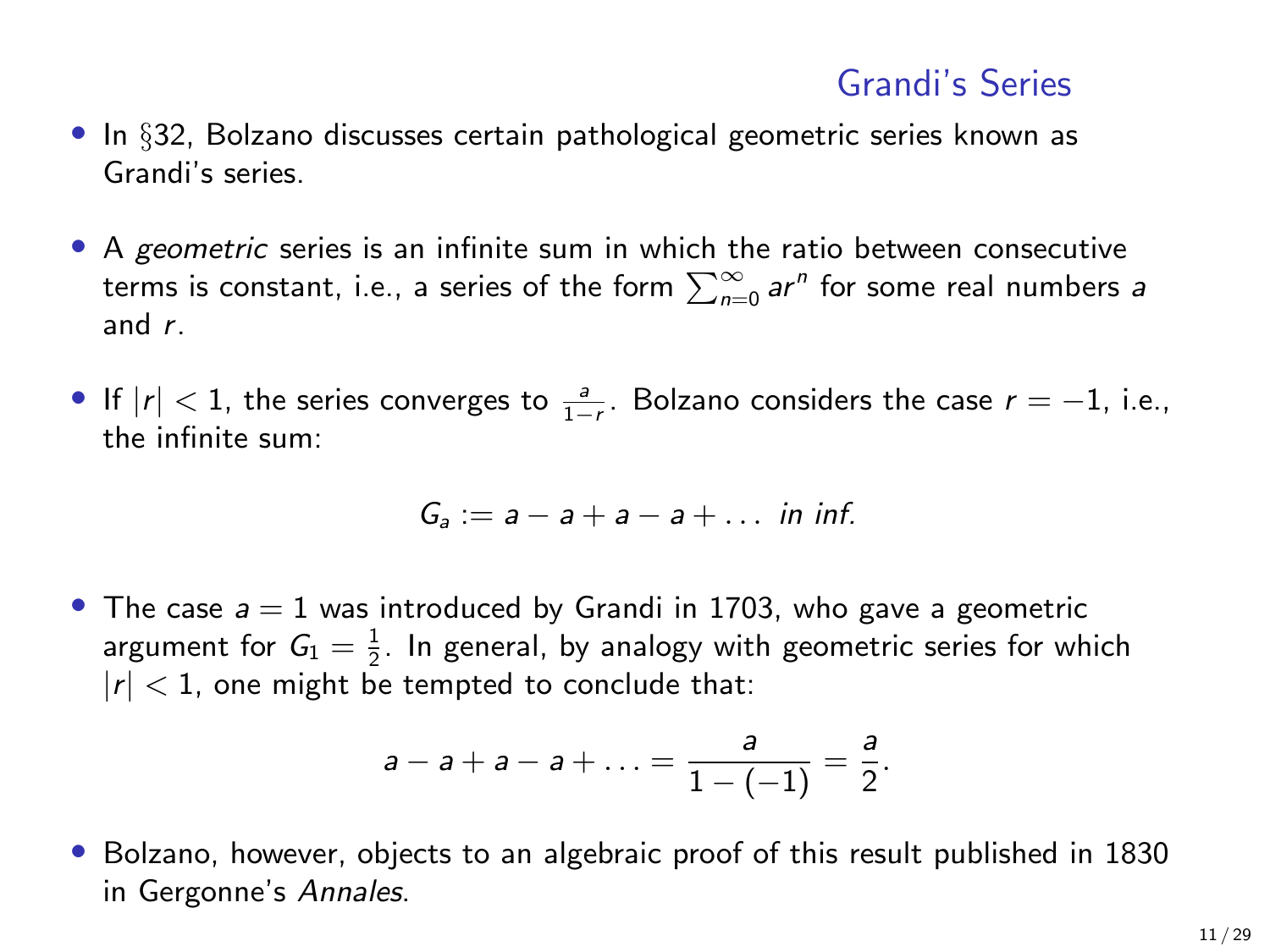• The proof goes as follows:

$$
G_a = a - a + a - a + \dots \text{ in inf.}
$$
  
=  $a - (a - a + a - \dots \text{ in inf.})$   
=  $a - G_a$   

$$
G_a = \frac{a}{2}.
$$

- Bolzano gives two reasons to reject this proof. First,  $G_a$  is not equal to the infinite sum within parentheses, because the two sums do not have the same Gliedermenge. Instead, the sum within parentheses should be equal to  $-(G_a - a).$
- Second,  $G_a$  does not even designate an actual quantity, because changing the order in which the terms of  $G_a$  are summed also changes the value it should have:

$$
(a-a)+(a-a)+\dots \text{ in inf. } = 0+0+\dots \text{ in inf. } = 0;
$$
  

$$
a+(-a+a)+(-a+a)+\dots \text{ in inf. } = a+0+0+\dots \text{ in inf. } = a.
$$

• The Gliedermenge / value distinction is therefore instrumental in solving an old problem about infinite sums.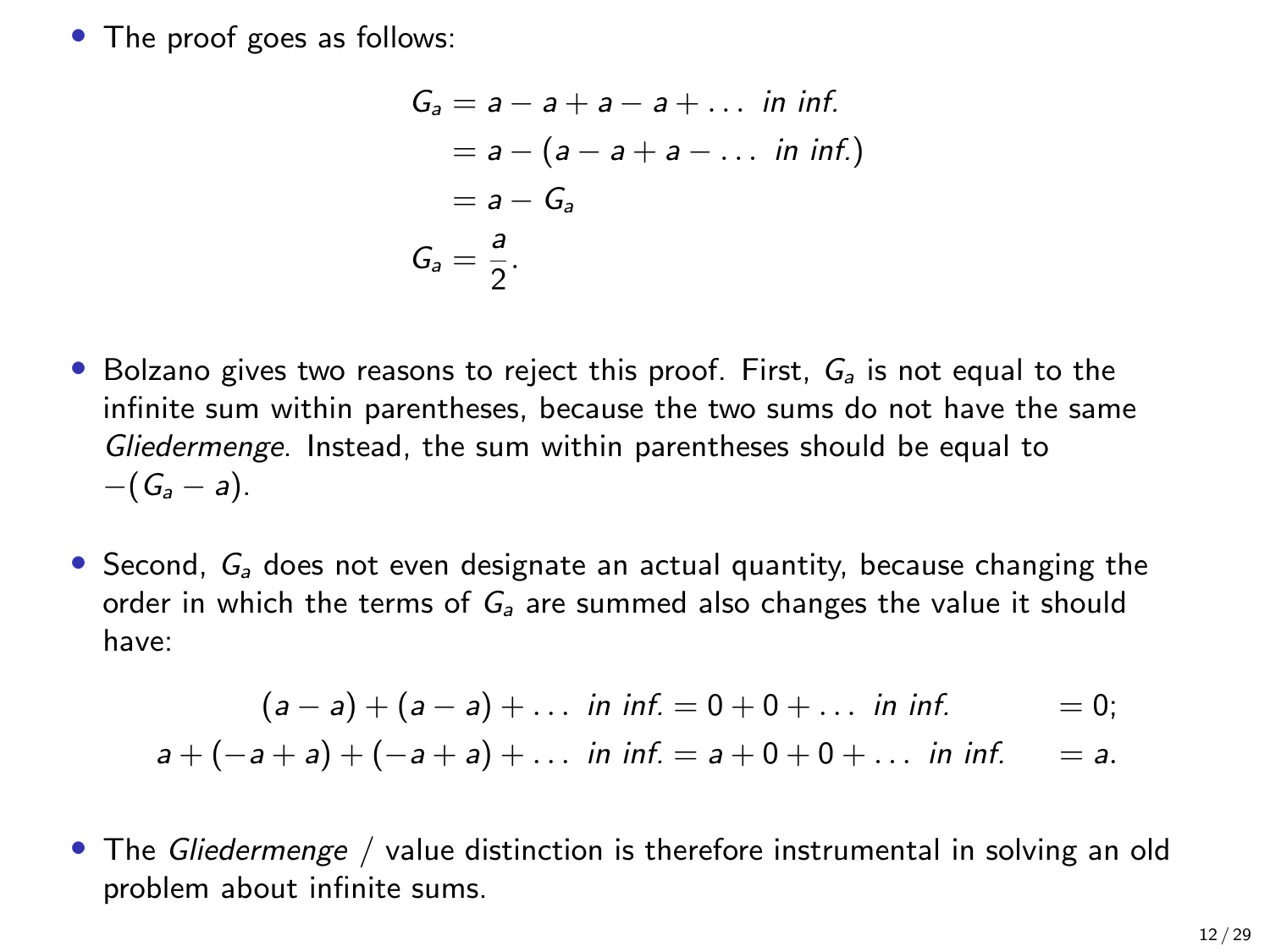# The Sum of all Squares

<span id="page-12-0"></span>• In §33, Bolzano compares the sum of all natural numbers

$$
\overset{1}{S}:=1+2+3+\ldots \text{ in inf.}
$$

with the sum of all squares

$$
\overset{2}{S} := 1^2 + 2^2 + 3^2 + \dots
$$
 in inf.  $= 1 + 4 + 9 + \dots$  in inf.

- $\bullet$  Even though all terms in  $\overline{S}$  appear in  $\overline{S}$ , and not vice-versa, Bolzano arrives at the surprising conclusion that  $\overset{2}{S}$  is infinitely greater than  $\overset{1}{S}.$
- Bolzano gives a detailed argument, in which he seems to be working out a sufficient criterion for determining part-whole relationships between infinite sums: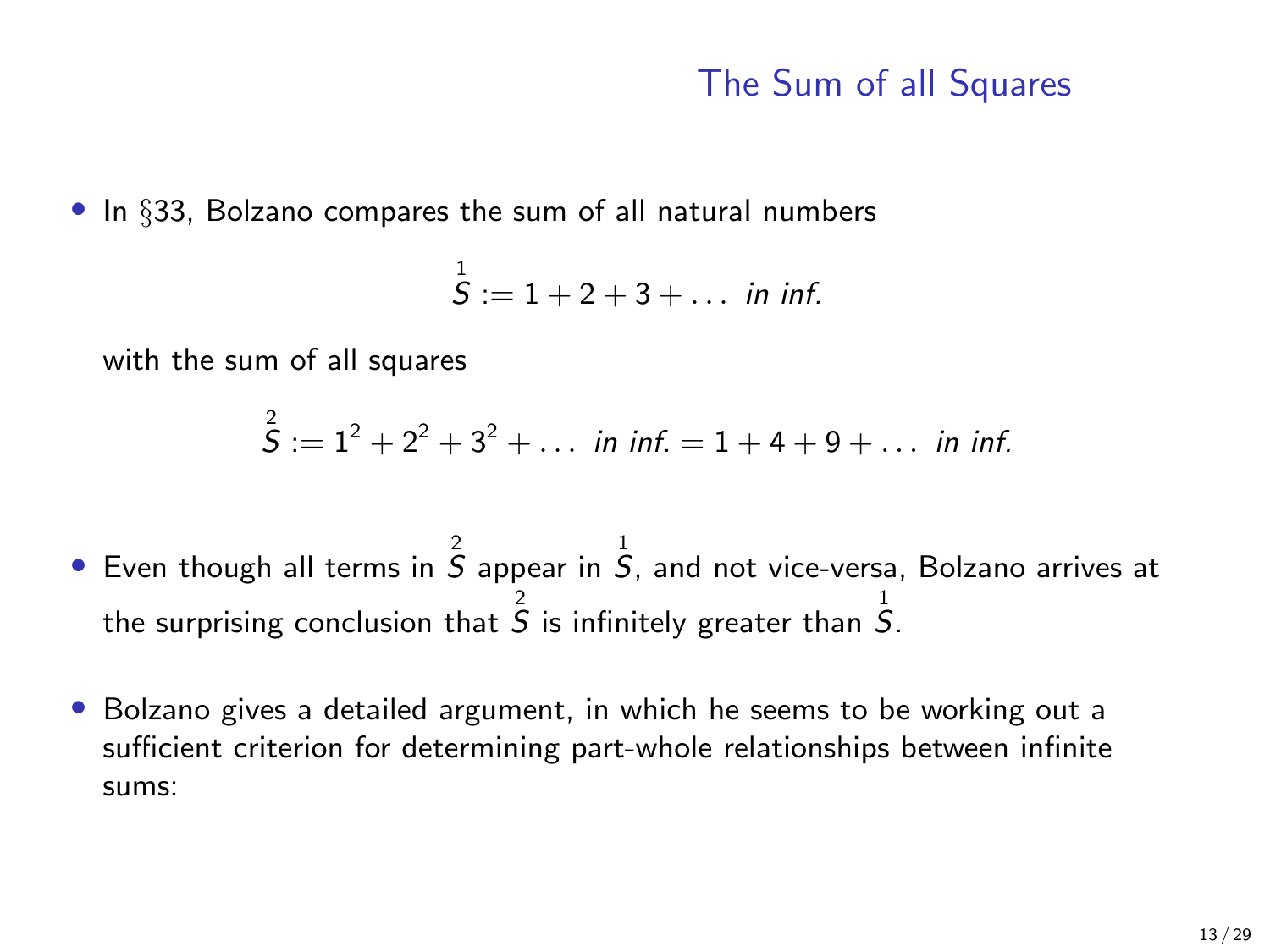- 1 Bolzano argues first that, since  $\overline{S}$  is obtained from  $\overline{S}$  by raising each term to the power of 2, both sums have the same Gliedermenge.
- 2 Next,  $\stackrel{1}{S}$  can be seen to be a *proper part* of  $\stackrel{2}{S}$ , by observing that all but the first term in the following sum are positive:

$$
\overset{2}{S}-\overset{1}{S}=(1-1)+(4-2)+(9-3)+\ldots \text{ in inf.},
$$

3 More generally, for any natural number  $n$ , the sum:

$$
\overset{2}{S}-n\overset{1}{S}=(1-n)+(4-2n)+(9-3n)+\ldots \text{ in inf.}
$$

contains only finitely many non-positive terms, and is therefore positive.

4 Bolzano concludes that any finite multiple of  $\overline{S}$  is a proper part of  $\overline{S}$ , and hence that  $\hat{\tilde{S}}$  is infinitely greater than  $\hat{S}$ .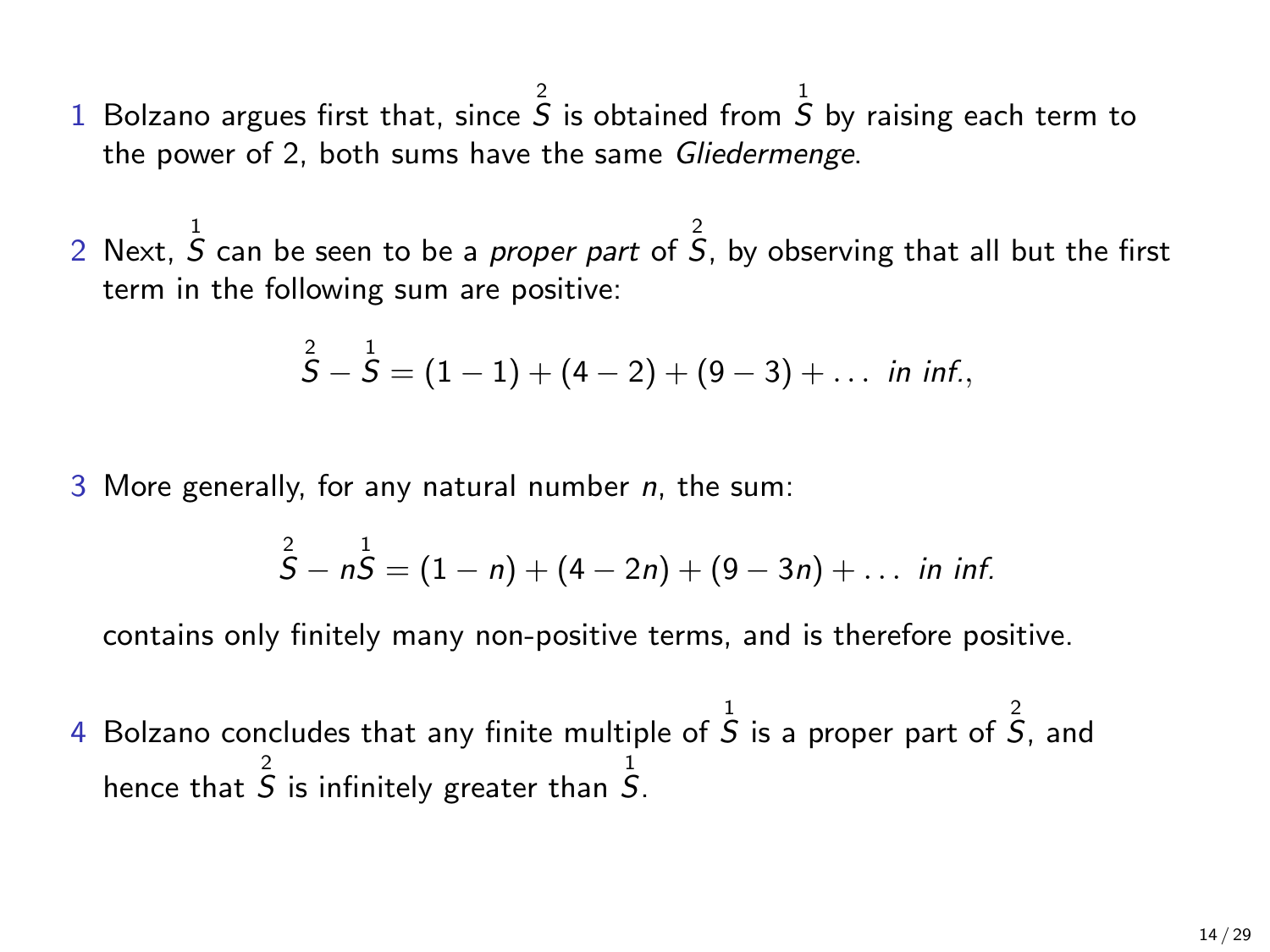- Taking stock: given two infinite sums  $\alpha$  and  $\beta$  of same *Gliedermenge*,  $\beta$  is greater than  $\alpha$  iff  $\alpha$  is a proper part of  $\beta$ , i.e., iff their difference  $\beta - \alpha$  is positive.
- Bolzano must therefore answer two questions in order to determine part-whole relationships between two infinite sums  $\alpha$  and  $\beta$ :
	- **1** What their difference  $\beta \alpha$  is;
	- $\bullet$  When a given infinite sum  $\gamma$  positive.
- He gives a (partial) answer in §33:
	- **1** Given two infinite sums  $\alpha := \alpha_1 + \alpha_2 + \alpha_3 + \dots$  in inf. and  $\beta := \beta_1 + \beta_2 + \beta_3$ , their difference is computed termwise:

$$
\beta-\alpha := (\beta_1-\alpha_1) + (\beta_2-\alpha_2) + (\beta_3-\alpha_3) + \ldots
$$
 in inf.

**2** If all but finitely many terms in an infinite sum  $\gamma$  are positive, then  $\gamma$  is positive.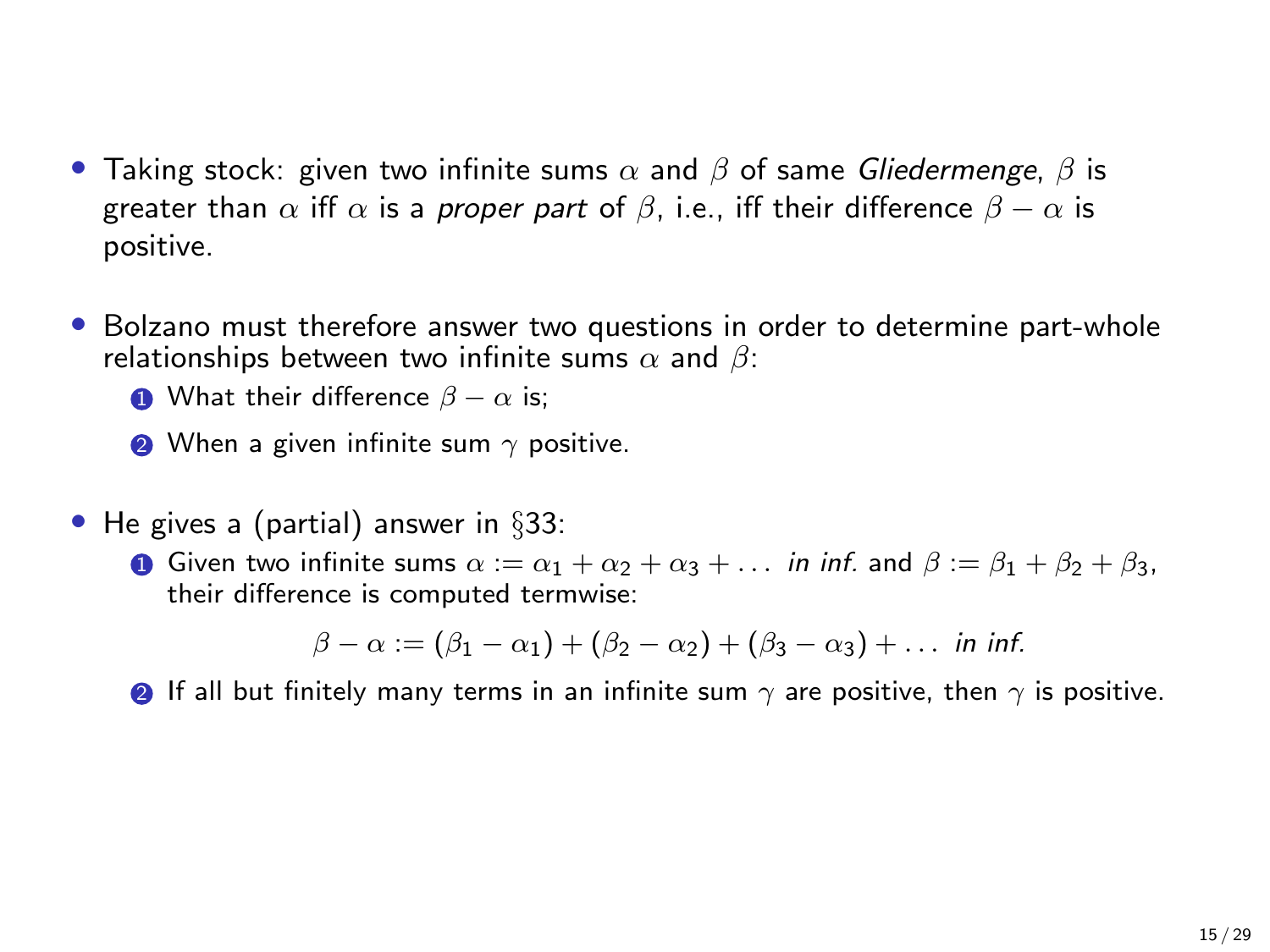• We can therefore extract from this passage a part-whole principle for *infinite* sums:

> $(PW)_{sum}$  For any two infinite sums  $\alpha, \beta$ , if all but finitely many terms in  $\beta - \alpha$  are positive, then  $\alpha < \beta$ .

- It is worth contrasting this principle with one that could be obtained for sets along more familiar lines:
	- **1** Given two sets A and B, the difference  $B \setminus A$  is the set of all elements in B that are not in A;
	- **2** A set A has *positive size* iff A is non-empty.
	- **3** Therefore, a set A is a proper part of another set B if  $B \setminus A$  has positive size, i.e., if  $A \subseteq B$ . Hence:

 $(PW)_{\text{set}}$  For any two sets A and B, if  $A \subseteq B$ , then  $size(A) < size(B)$ .

 $\bullet$  Unlike (PW) $_{\sf sum}$ , (PW) $_{\sf set}$  cannot be applied to the quantities designated by  $\stackrel{1}{S}$ and  $\hat{\vec{S}}$ , and would contradict Bolzano's result if applied to the *Gliedermengen* of both sums.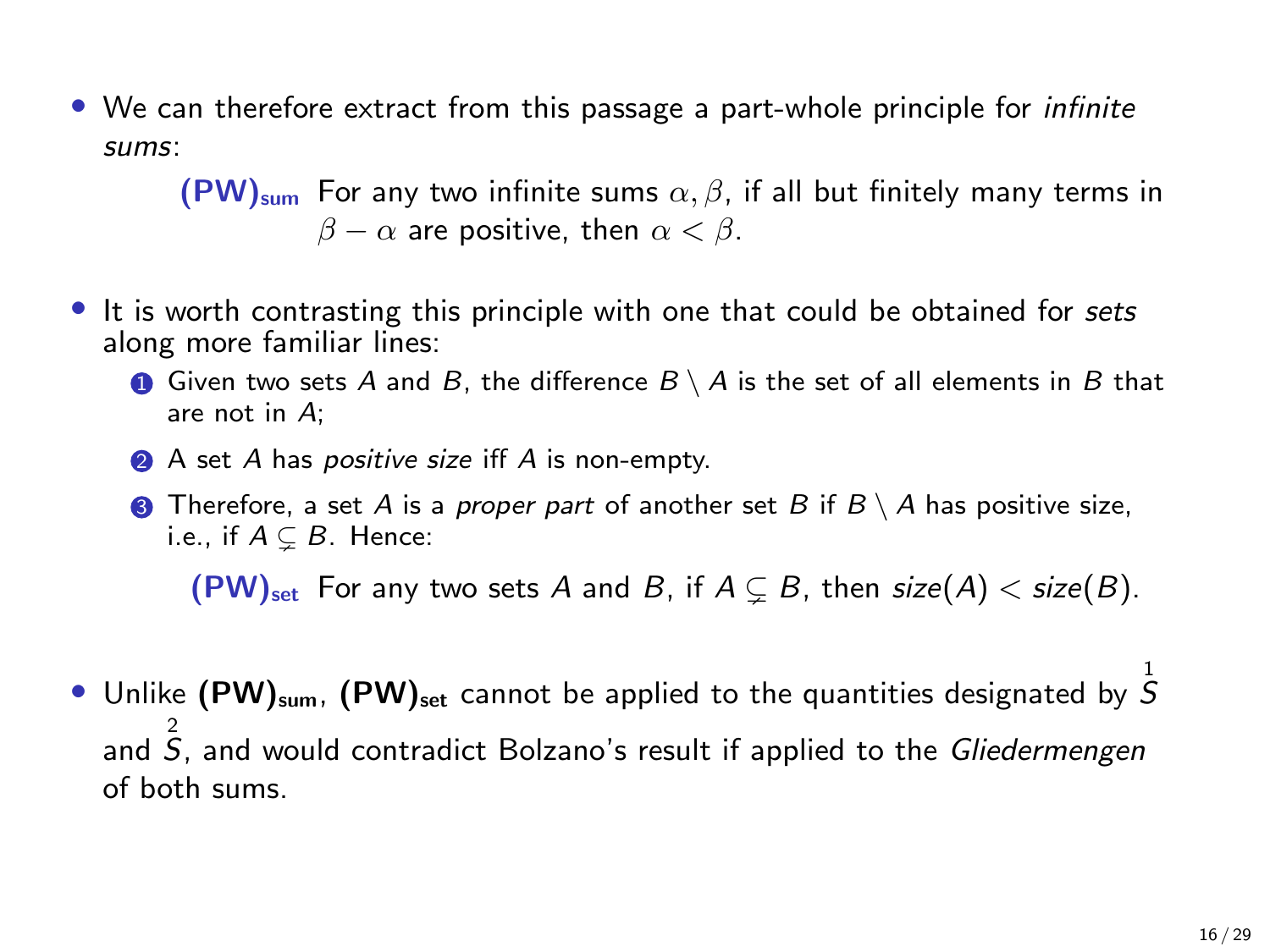- Bolzano's criterion for comparing two infinite sums requires both sums to have the same *Gliedermenge*. In particular,  $\frac{1}{S}$  and  $\frac{2}{S}$  have the same *Gliedermenge*, as the terms in the latter are obtained by raising the terms in the former to the power of 2.
- But if  $\overline{S}$  is the sum of all natural numbers, and  $\overline{S}$  the sum of all squares, and both have the same number of terms, doesn't this imply that there are as many squares as there are natural numbers, thus contradicting part-whole?
- We think that this conclusion can be avoided by analogy with Bolzano's computation of  $\stackrel{n}{N}$  in  $\S 29$ .
- Recall that Bolzano claims that

$$
\overset{0}{N}-\overset{n}{N}=1^0+2^0+\ldots+n^0=n.
$$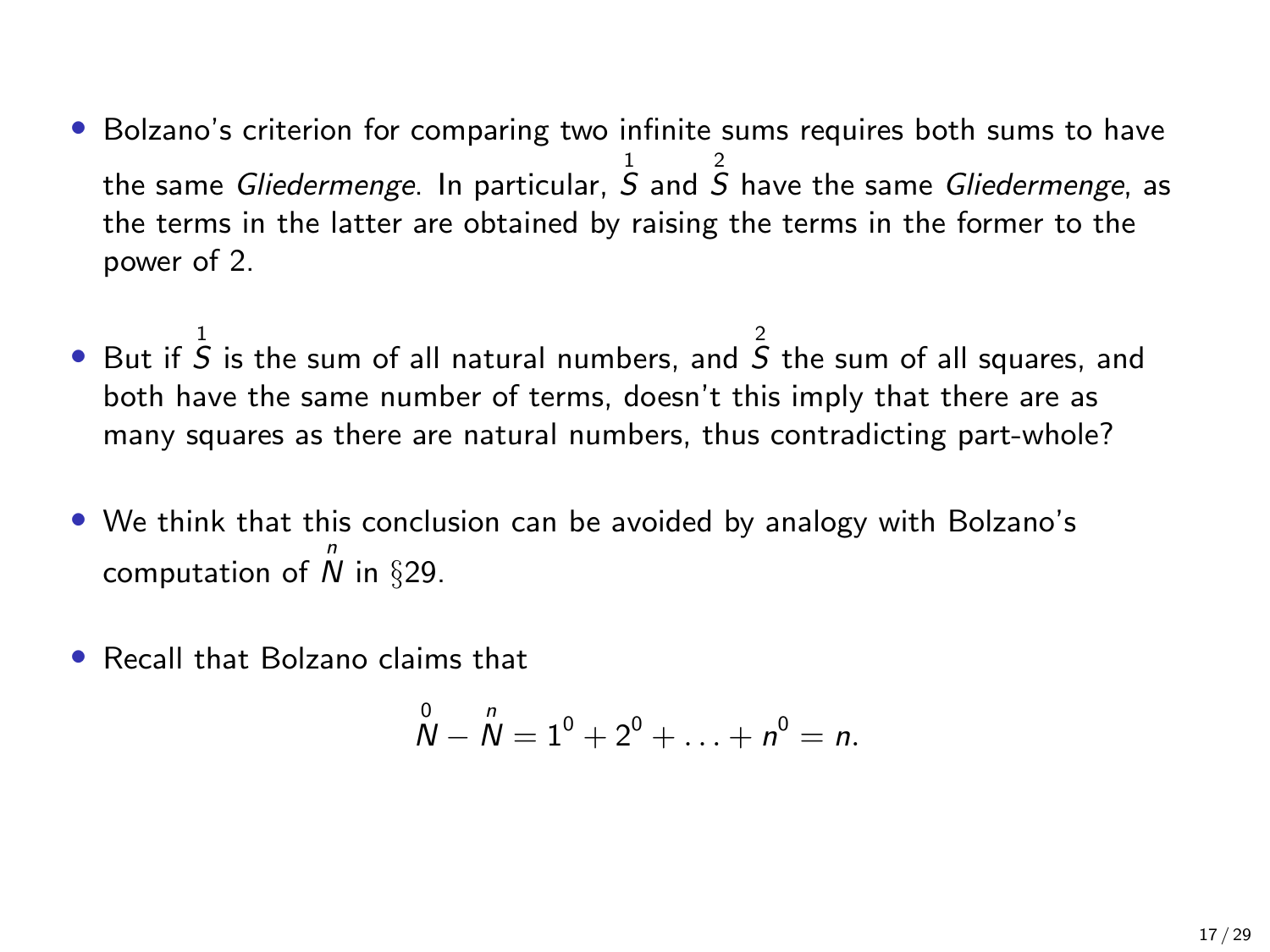• Given (PW)<sub>sum</sub>, this suggests that the number of all numbers greater than *n* is accurately determined by *erasing* the first *n* terms from  $\stackrel{0}{N}$ :

$$
\overset{n}{N}=\underbrace{+\ldots+}_{n \text{ times}}+(n+1)^0+(n+2)^0+\ldots \text{ in inf.}
$$

- Unlike uniformly raising all terms to a given power, this operation *does* change the Gliedermenge of a sum.
- Similarly, the number of squares should not be computed as the value of the sum:

$$
1^0 + 4^0 + 9^0 + \ldots
$$
 in inf.,

obtained by raising all terms in  $\overset{2}{S}$  to the 0<sup>th</sup> power, but rather, as the value of the sum:

$$
1^0 + + + 4^0 + + \ldots \text{ in inf.},
$$

obtained by erasing all non-squares from  $\stackrel{0}{N}$ .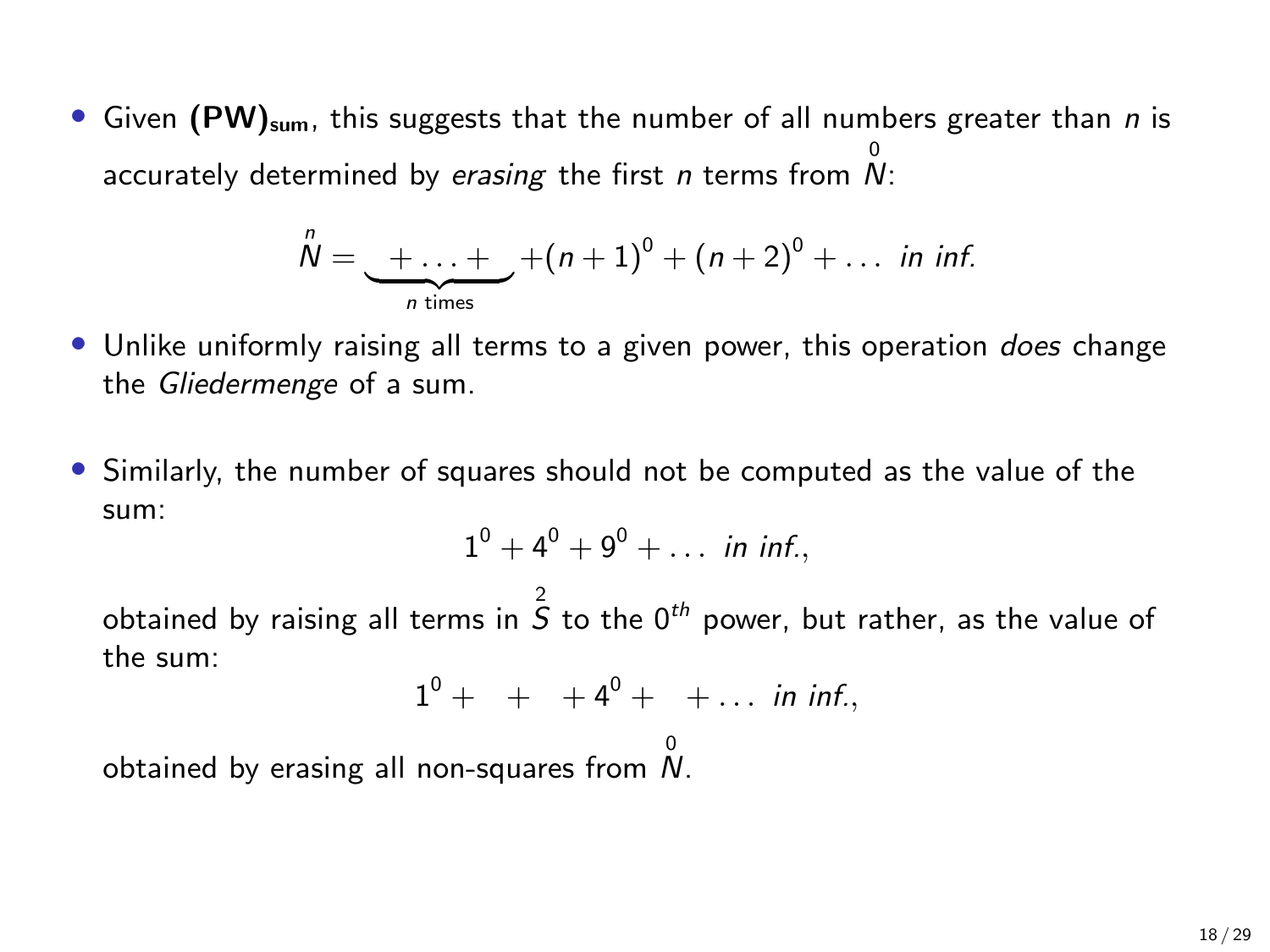# Summing up

- Bolzano's calculation of the infinite should be interpreted as a theory of *infinite* sums, rather than as a proto-transfinite arithmetic of infinite sets.
- Bolzanian infinite sums have two distinct quantitative aspects: their Gliedermenge, and their value, i.e., the quantity they designate. Neither notion maps onto the modern notion of cardinality.
- Bolzano addresses old and new problems about infinite sums by introducing operations on infinite sums that may impact either of their associated quantities:
	- **1** Uniformly raising all terms in an infinite sum to a certain power changes its value, but not its Gliedermenge;
	- 2 Permuting the order of its summands may change its *Gliedermenge*, but not its value;
	- <sup>3</sup> Erasing certain terms in a sum changes both its *Gliedermenge* and its value.
- Bolzano's computations obey a form of part-whole principle for infinite sums, but are nonetheless consistent with part-whole reasoning for sets.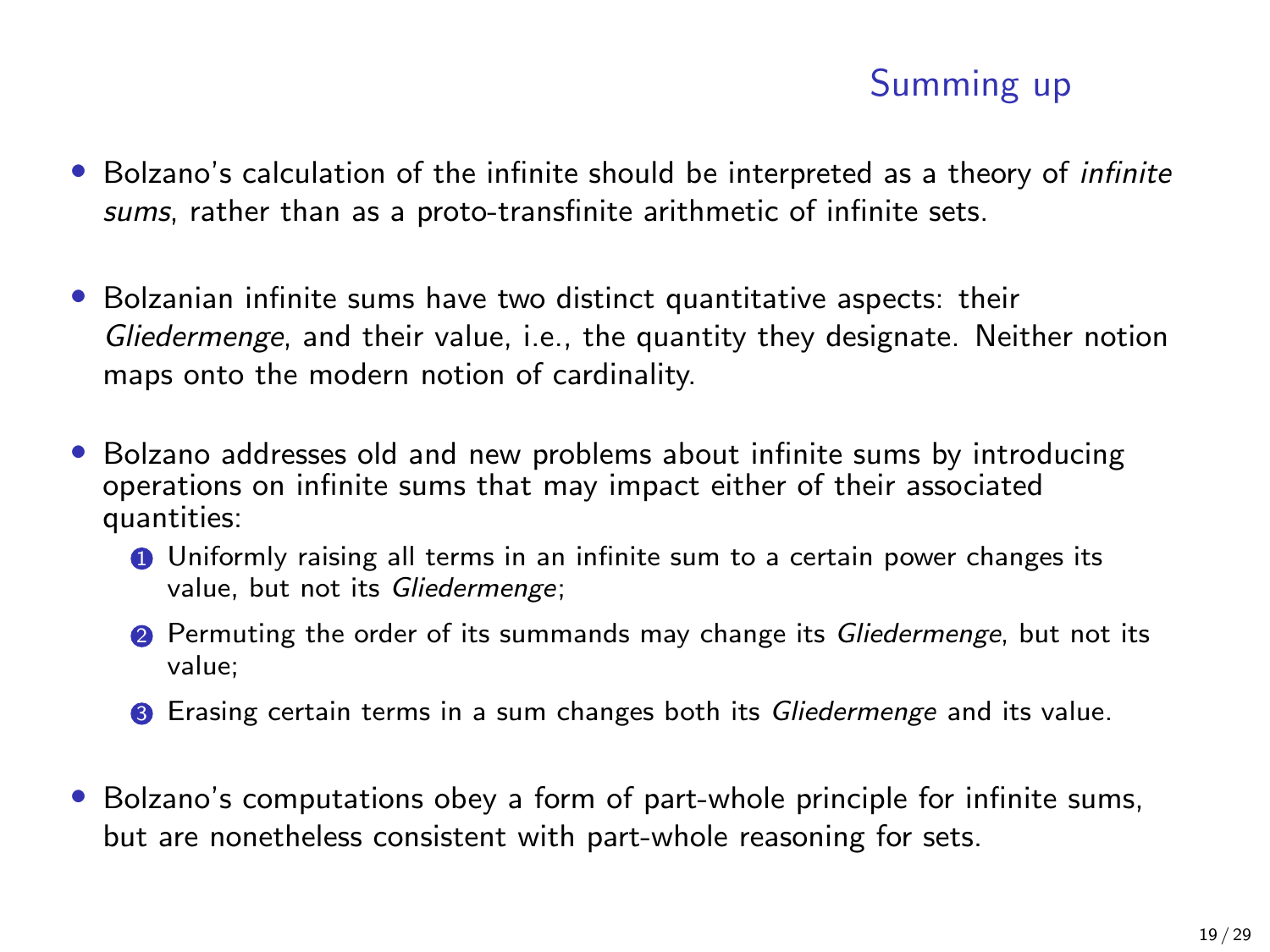Plan

#### <span id="page-19-0"></span>**1** [Background](#page-2-0)

2 [Bolzano's Calculation of the Infinite](#page-6-0)

[Infinite Sums](#page-8-0) [Grandi's Series](#page-10-0) [The Sum of all Squares](#page-12-0)

<sup>3</sup> [Formalizing the Bolzanian Infinite](#page-19-0) [An Ultrapower construction](#page-20-0)

[Bolzanian products](#page-23-0)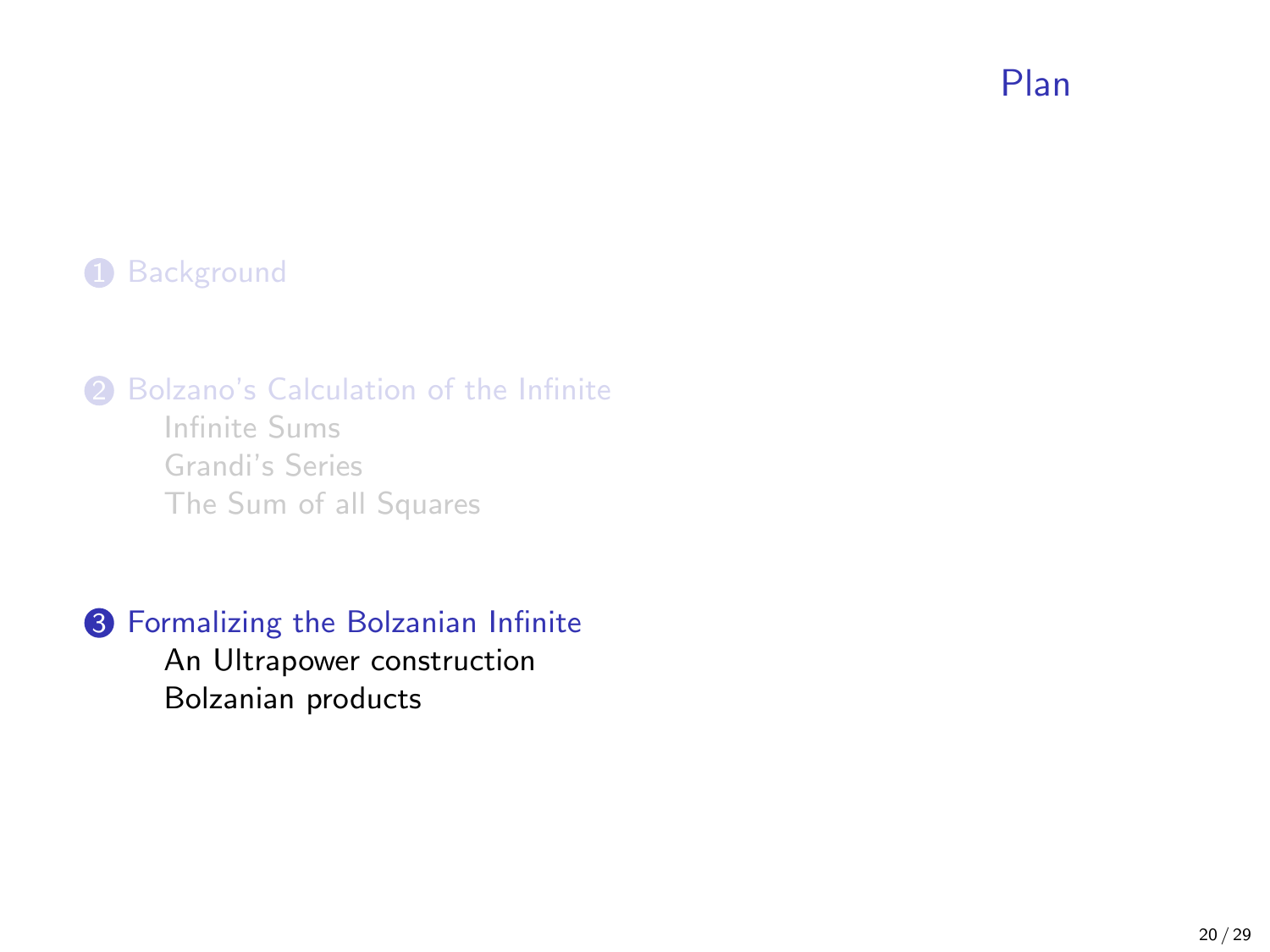# An Ultrapower construction

- <span id="page-20-0"></span>• Our proposal: to model Bolzano's computations using an ultrapower  $\mathbb{Z}_{\mathscr{U}}$  of the integers  $(\mathbb{Z}, +, -, <, 0)$ , using a non-principal ultrafilter  $\mathcal U$  on the set of positive integers  $\omega^+$ .
- Intuitively, we may think of  $\mathcal U$  as a collection of properties describing a new natural number "at infinity", an ideal vantage point from which we can observe infinite sums as completed.
- $\bullet\,$  Elements in  $\mathbb{Z}_{\mathscr{U}}\,$  are (equivalence classes of) functions from  $\omega^{+}$  into  $\mathbb{Z}_{\cdot}$ Operations are defined pointwise, and for any  $\alpha, \beta: \omega^+ \to \mathbb{Z}, \, \alpha^* < \beta^*$  iff  $\{i \in \omega^+; \alpha(i) < \beta(i)\}\in \mathcal{U}.$ By Los's Theorem,  $\mathbb{Z}_{\mathscr{U}}$  is a linearly ordered additive group.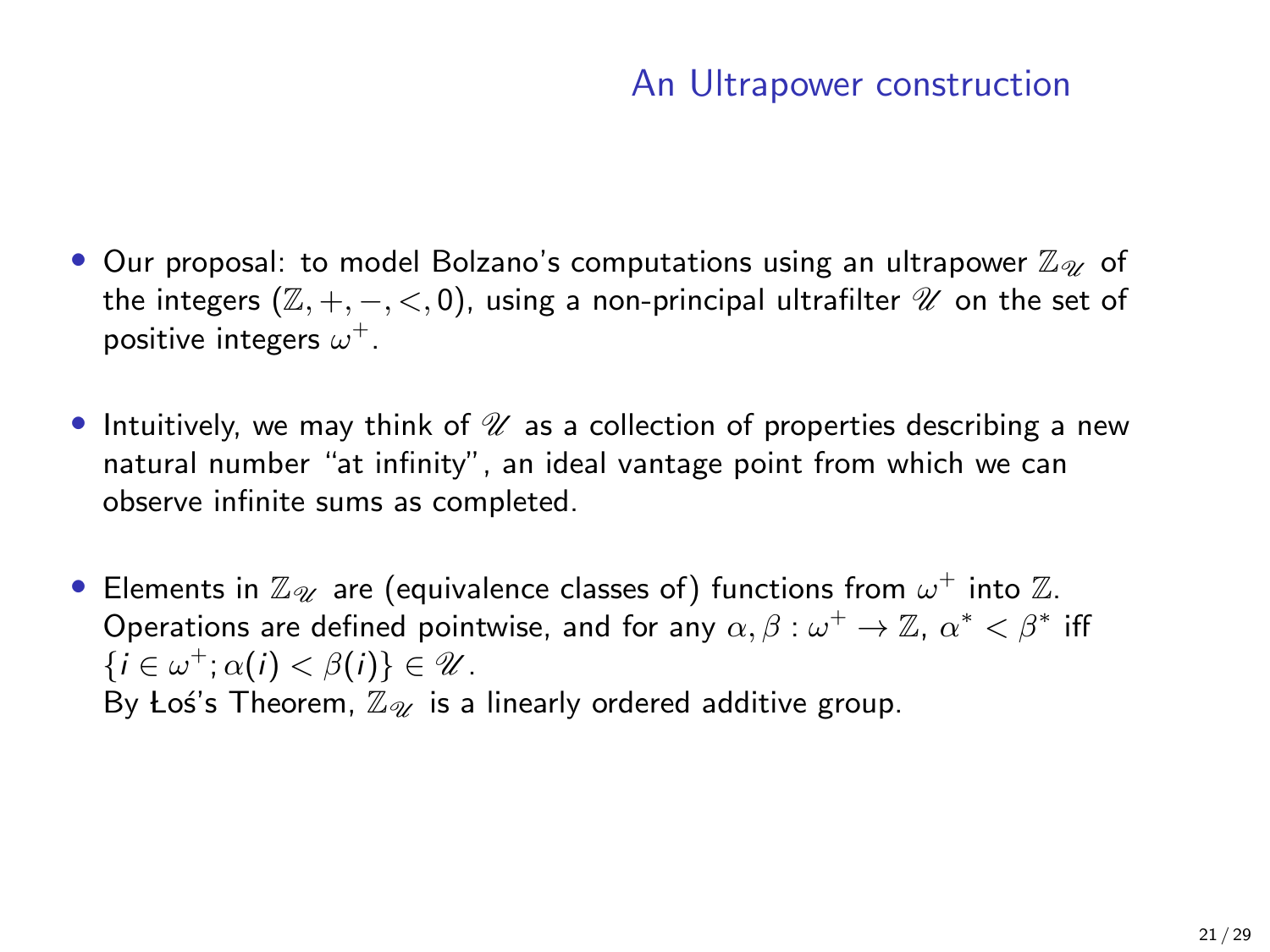• To any Bolzanian infinite sum  $\alpha := \alpha_1 + \alpha_2 + \alpha_3 + \ldots$  in inf., we associate an approximating sequence  $\sigma(\alpha):\omega^+\rightarrow \mathbb{Z}$  defined by

$$
\sigma(\alpha)(i) = \sum_{k=1}^{k=i} \alpha_k.
$$

- For sequences with a distinct *Gliedermenge*, we "fill in the gaps" with 0s so that all infinite sums may be compared.
- Finally, we interpret the quantity designated by  $\alpha$  as the equivalence class  $\alpha$  of  $\sigma(\alpha)$  in  $\mathbb{Z}_{\mathscr{U}}$ .

| Bolzanian Infinite Sum               | Sequence Representation            | <b>Approximating Sequence</b>                 | Infinite Quantity                               |
|--------------------------------------|------------------------------------|-----------------------------------------------|-------------------------------------------------|
| $1^0 + 2^0 + \ldots$ in inf.         | $N = (1, 1, 1, 1, \dots)$          | $\sigma(N) = (1, 2, 3, 4, \dots)$             | $N = \sigma(N)^*$                               |
| $(n+1)^0 + (n+2)^0 + \ldots$ in inf. | $N = (0, \ldots, 0, 1, 1, \ldots)$ | $\sigma(N) = (0, \ldots, 0, 1, 2, 3, \ldots)$ | $\ddot{\mathsf{N}}=\sigma(\ddot{\mathsf{N}})^*$ |
|                                      | n times                            | n times                                       |                                                 |
| $1 + 2 + 3 + \ldots$ in inf.         | $S = (1, 2, 3, 4, \dots)$          | $\sigma(S) = (1, 3, 6, 10, \dots)$            | $\dot{S} = \sigma(\dot{S})^*$                   |
| $1^n + 2^n + 3^n$ in inf.            | $S = (1^n, 2^n, 3^n, 4^n, \dots)$  | $\sigma(S) = (1^n, (1^n + 2^n), \dots)$       | $\ddot{S} = \sigma(\ddot{S})^*$                 |
| $a - a + a - a + \dots$ in inf.      | $G_a = (a, -a, a, -a, \dots)$      | $\sigma(G_a) = (a, 0, a, 0, \dots)$           | $G_a = \sigma(G_a)^*$                           |

Table 1: Representation of Bolzanian sums in  $\mathbb{Z}_{2\mathbb{Z}}$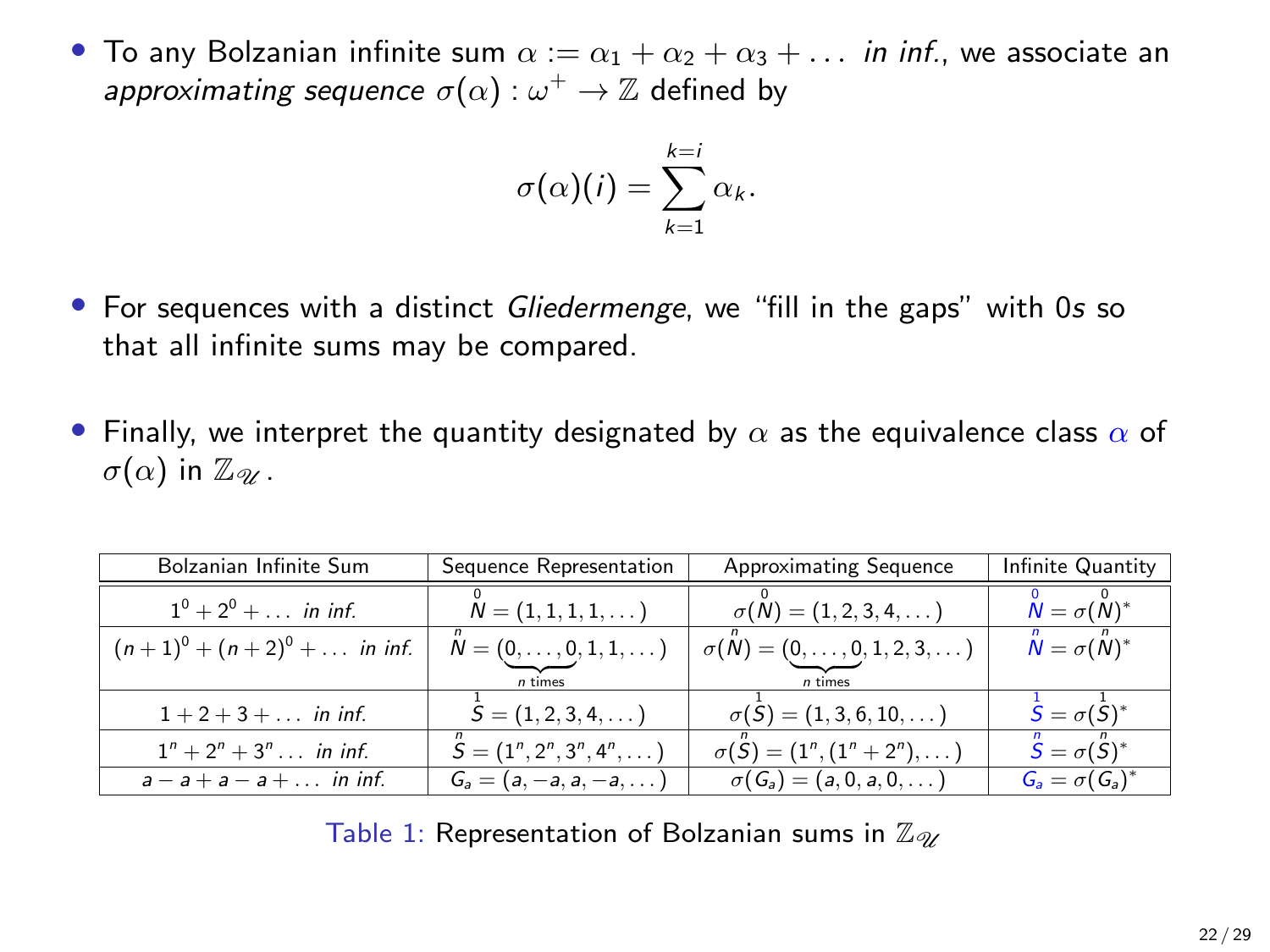#### Some Results

- 1 Infinite quantities can have a finite difference. For any natural number  $n$ ,  $\mathbb{Z}_{\mathscr{U}}\models \overset{0}{\mathsf{N}}-\overset{n}{\mathsf{N}}=n.$
- 2 Some infinite quantities are infinitely greater than some others. For any natural number  $i$ ,  $\mathbb{Z}_{\mathscr{U}}\models i\overset{0}{\mathcal{N}}<\overset{1}{S}$  and for any natural numbers  $i$ ,  $n$ ,  $\mathbb{Z}_{\mathscr{U}}\models i\overset{n}{S}<\overset{n+1}{S}.$
- 3 Grandi's series are indeterminate: for any integer a,  $\mathbb{Z}_{\mathscr{U}} \models G_a = 0$  if Evens  $\in \mathcal{U}$ , and  $\mathbb{Z}_{\mathcal{U}} \models G_a = a$  if Odds  $\in \mathcal{U}$ .
- 4 (PW)<sub>sum</sub> holds: for any two Bolzanian sums  $\alpha$ ,  $\beta$ :  $\mathbb{Z}_{\mathscr{U}}\models\alpha<\beta$  if  $\{i\in\omega^{+}:\sigma(\beta-\alpha)(i)>0\}$  is cofinite.
- 5 A version of  $(\mathsf{PW})_\mathsf{set}$  also holds. Assuming that the size of a set  $A\subseteq \omega^+$  is interpreted as the value  $\chi_\mathcal{A}$ , we have that for any  $\mathcal{A},\mathcal{B}\subseteq \omega^+,$  $A \subset B \Rightarrow \mathbb{Z}_{\mathscr{U}} \models \chi_A < \chi_B$ .

These results are immediate consequences of the componentwise definition of addition and subtraction of Bolzanian sums, and of reasoning modulo a non-principal ultrafilter.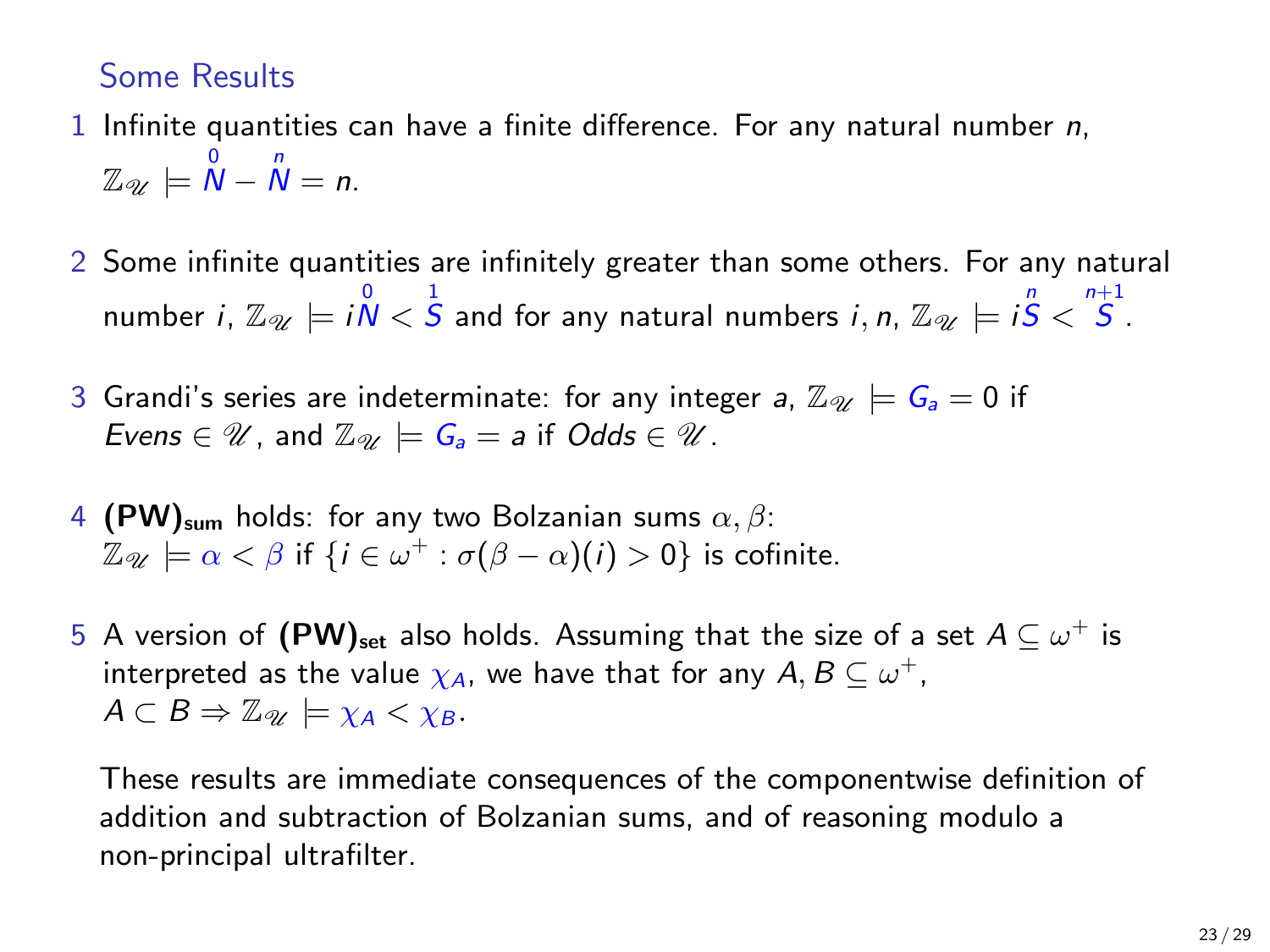#### Bolzanian Products

<span id="page-23-0"></span>• In §29, Bolzano mentions that infinite quantities can also be multiplied. His examples are

$$
(\stackrel{0}{N})^2 = \stackrel{0}{N} + \stackrel{0}{N} + \stackrel{0}{N} + \dots \text{ in inf.}
$$
  

$$
(\stackrel{0}{N})^3 = (\stackrel{0}{N})^2 + (\stackrel{0}{N})^2 + (\stackrel{0}{N})^2 \dots \text{ in inf.}
$$

. . .

- In our model, we could attempt to define the product of two Bolzanian sums  $\alpha$ and  $\beta$  componentwise, i.e. by defining  $\alpha \times \beta$  as (the equivalence class of) the function  $i \mapsto \alpha(i) \times \beta(i)$ .
- This would make  $\mathbb{Z}_{\mathscr{U}}$  a commutative ordered ring, and yield a structure very similar to recent proposals (Benci and di Nasso) in the literature on non-Cantorian theories of infinite collections.
- But there are two major shortcomings to this idea.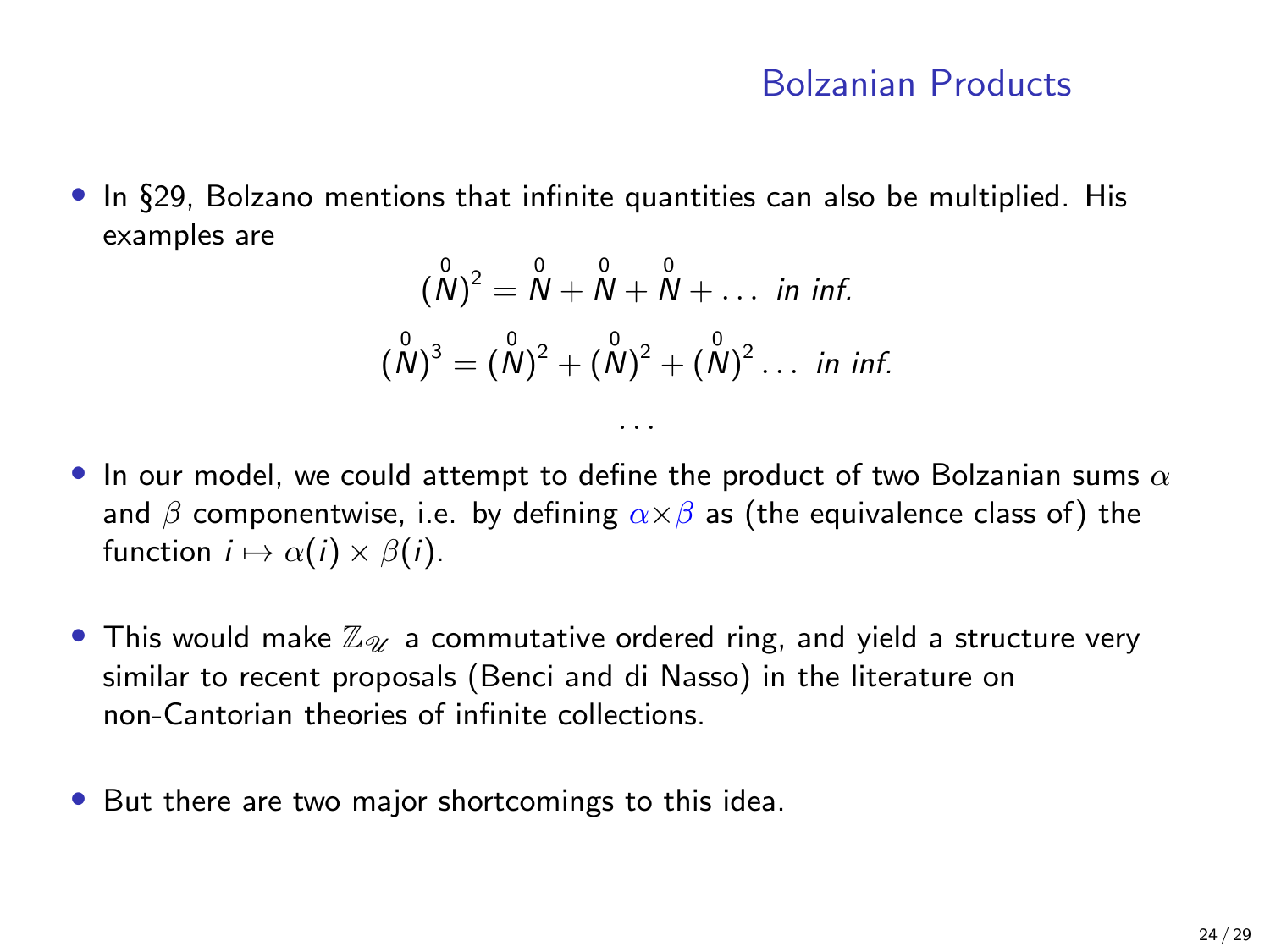1 This definition conflicts with  $(PW)_{sum}$ . Indeed, if we let

 $\alpha := 1 + 3 + 5 + 7 + \dots$  in inf.

then  $\mathbb{Z}_{\mathscr{U}} \models \alpha = \overset{0}{N} \times \overset{0}{N}$ . On the other hand, all terms in

$$
(\stackrel{0}{N})^2 - \alpha = (\stackrel{0}{N} - 1) + (\stackrel{0}{N} - 3) + (\stackrel{0}{N} - 5) + \ldots
$$
 in inf.

are positive, so from  $(\mathsf{PW})_\mathsf{sum}$  we should conclude that  $\alpha<(\stackrel{\scriptstyle\circ}{N})^2.$ 

2 As a direct consequence of Gauss's summation theorem, we have that  $\mathbb{Z}_{\mathscr{U}}\models 2\overset{1}{S}=\overset{0}{N}\times(\overset{0}{N}+1).$  But Bolzano explicitly argues in §29 that the summation theorem does not hold in the infinite case.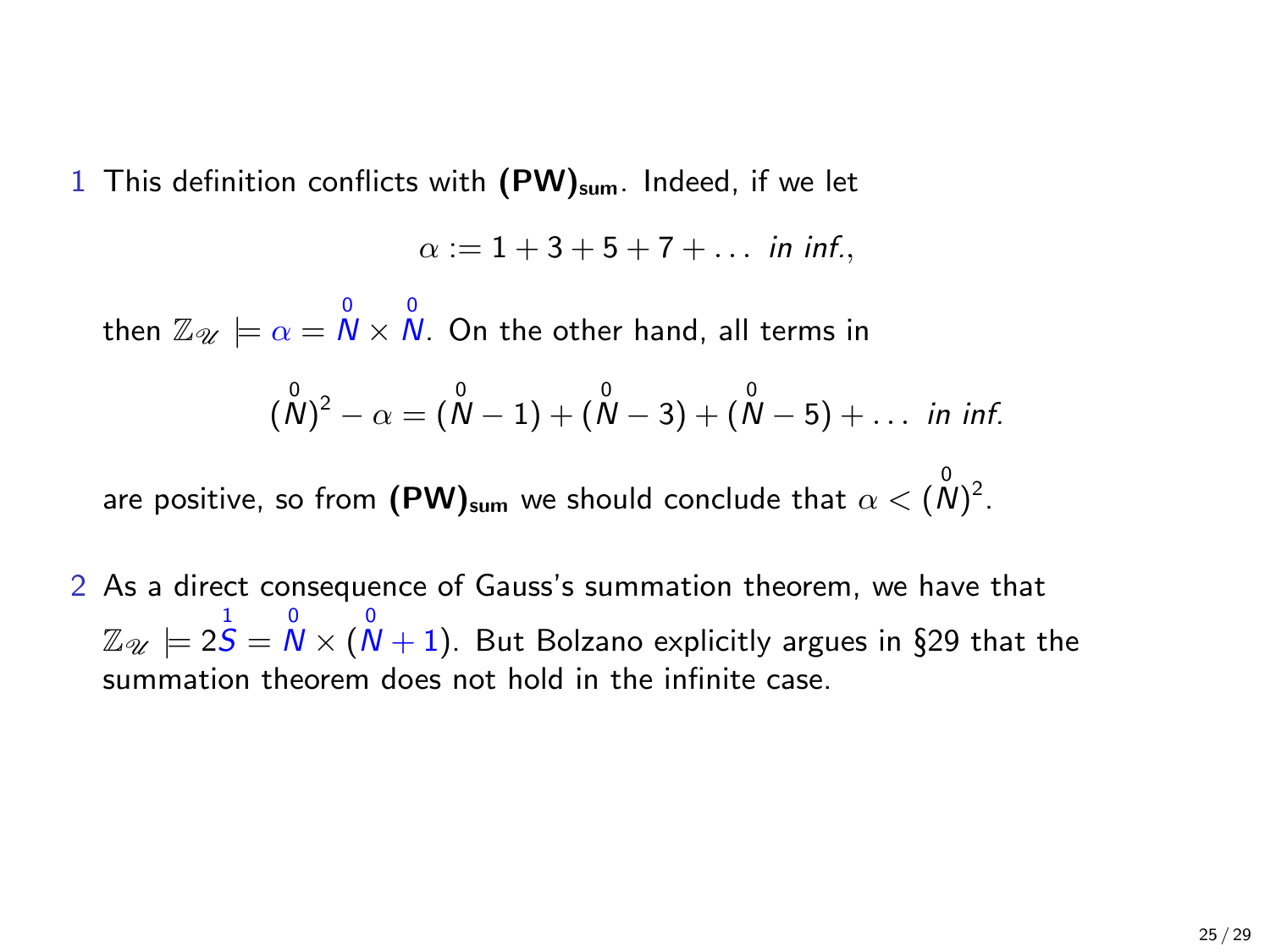• Our solution is take Bolzano at face value when he writes that

$$
(\stackrel{0}{N})^2 = \stackrel{0}{N} + \stackrel{0}{N} + \stackrel{0}{N} + \ldots
$$
 in inf.

- More precisely,  $({\stackrel{0}{N}})^2$  is obtained by summing  $\stackrel{0}{N}$ -many times the infinite quantity 0 N. It is an infinite sum of infinite quantities.
- Formally, this means that we should represent  $(\stackrel{0}{N})^2$  by (the equivalence class of) the function  $i \mapsto \overset{0}{\mathcal{N}} + \ldots + \overset{0}{\mathcal{N}}$  $$ . More generally, we must work inside an ultrapower  $(\mathbb{Z}_{\mathscr{U}})^2$  of  $\mathbb{Z}_{\mathscr{U}}$  , and define  $\alpha.\beta$  as (the equivalence class of) the function  $i \mapsto \beta + \ldots + \beta$ .  ${\sigma(\alpha)(i)}$  times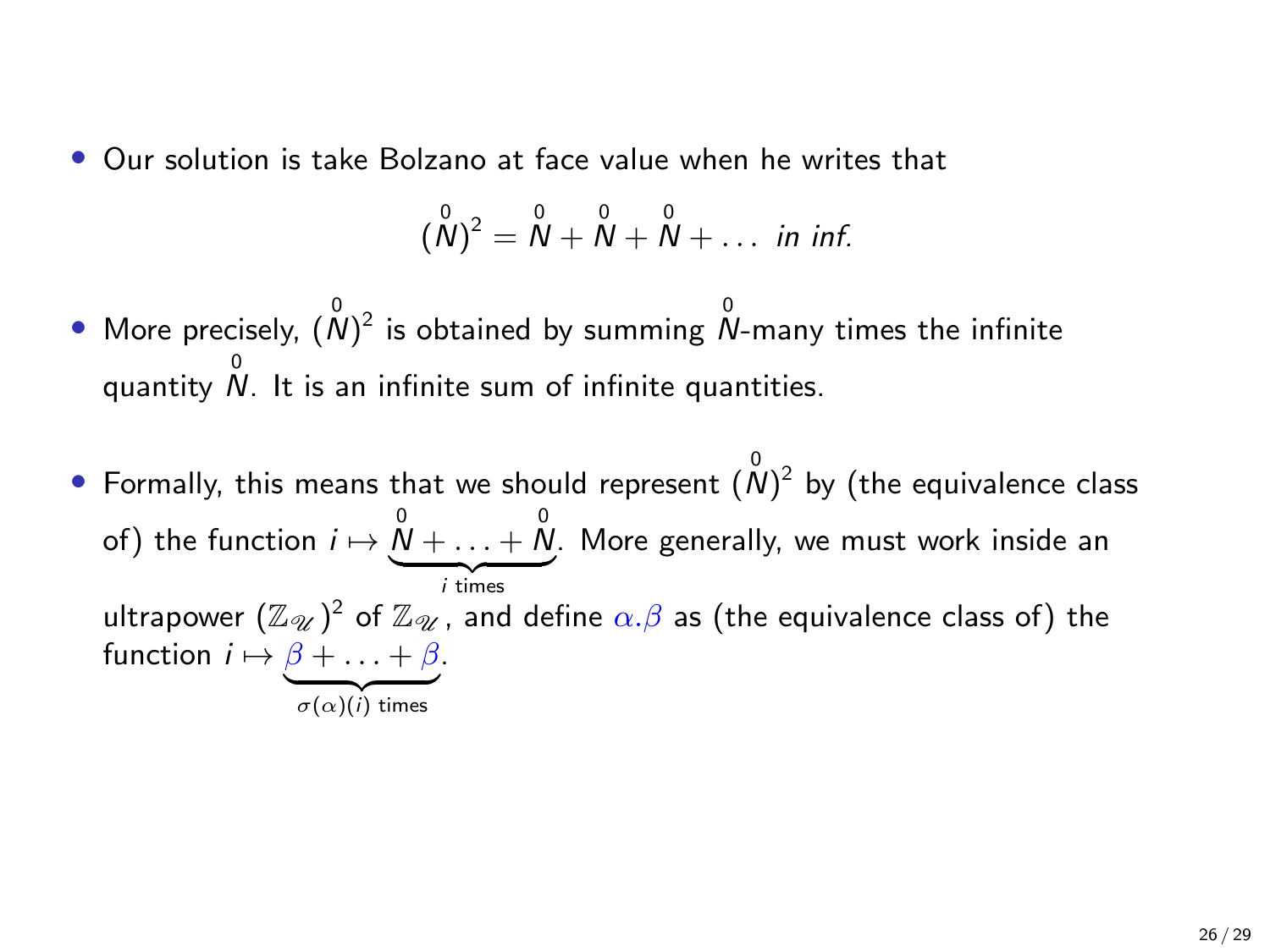Some consequences of this definition:

**1** Bolzanian products are not commutative. We view this as motivated by (PW)sum. Compare:

$$
\begin{array}{c}\n0.5 = 5 + 5 + 5 + \dots \text{ in inf.} \\
5.0 = 0 + 2 + 3 + 3 + \dots \text{ in inf.} \\
\hline\n\end{array}
$$

As all terms in  $\,{\mathcal N}.\,{\mathcal S}-\,{\mathcal S}.\,{\mathcal N}=(\,{\mathcal S}-\,{\mathcal N})+(\,{\mathcal S}-\,2\,{\mathcal N})+(\,{\mathcal S}-\,3\,{\mathcal N})\,$  are positive, by  $(PW)_{\text{sum}}$  we should conclude that  $\overset{1}{S}$ . $\overset{0}{N}$   $<$   $\overset{1}{N}$ . $\overset{0}{S}$ .

- $\bullet$  The infinite summation theorem  $(2S = N.(\overset{\scriptscriptstyle 0}{N}+1))$  does not hold. In fact, the product of any two positive infinite quantities  $\alpha$  and  $\beta$  in  $\mathbb{Z}_{\mathscr{Y}}$  is always infinitely greater than any quantity in  $\mathbb{Z}_{\mathscr{U}}$ .
- **3** This definition makes explicit the idea that some infinite quantities are of genuine higher-order than others, in the sense that they can only be obtained by applying an infinitary operation to a collection of infinite quantities.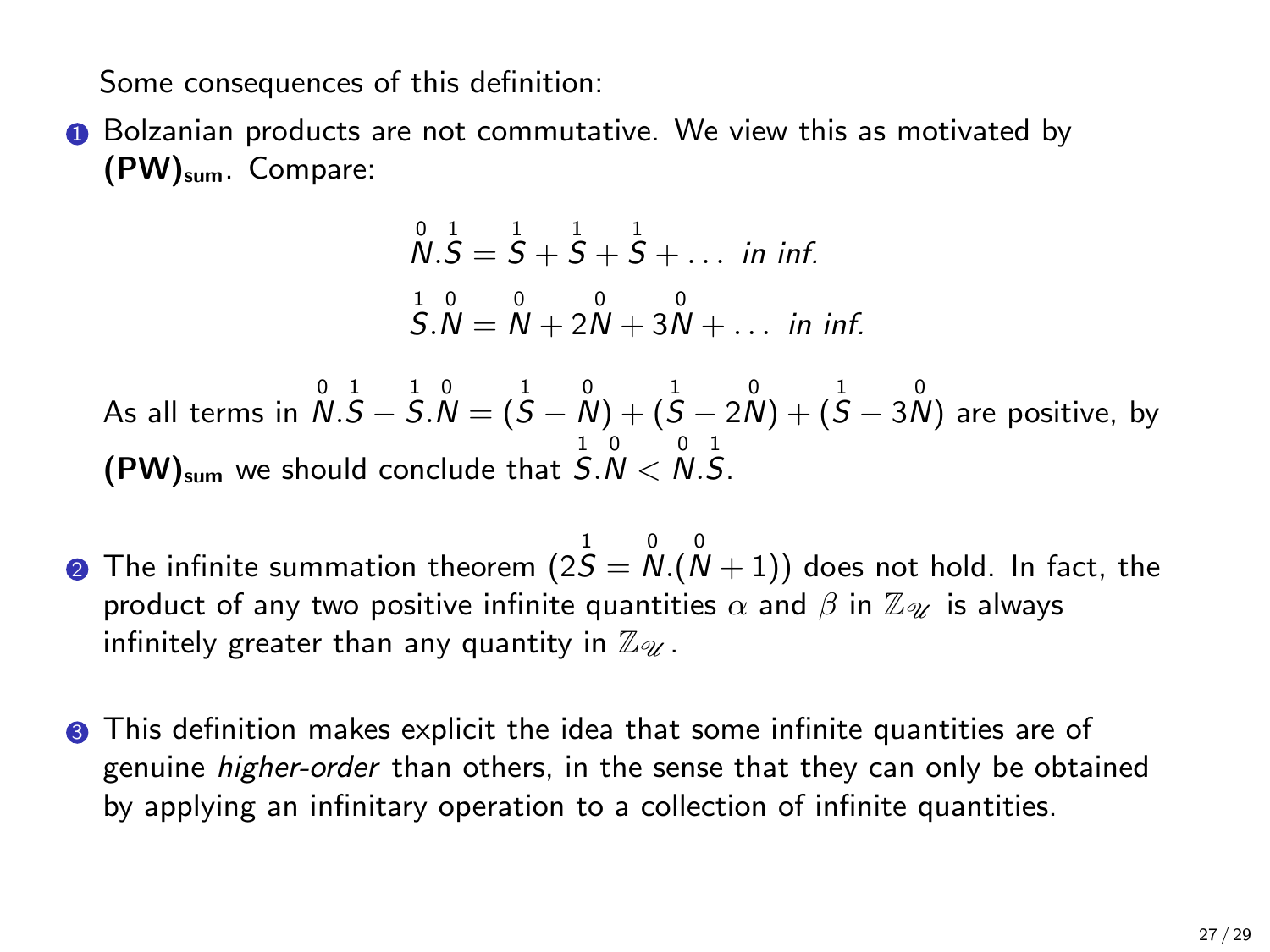• In order to be able to define the product of any two Bolzanian quantities, we must iterate this construction countably many times, and take a direct limit B of this chain of ultrapowers.

$$
\mathbb{Z} \longrightarrow \mathbb{Z}_{\mathscr{U}} \longrightarrow (\mathbb{Z}_{\mathscr{U}})^2 \longrightarrow (\mathbb{Z}_{\mathscr{U}})^3 \longrightarrow \dots \mathbb{B}
$$

- $\bullet$  Since functions from  $\omega^+$  to  $(\mathbb{Z}_\mathscr{U})^n$  can equivalently be described as functions from  $(\omega^+)^{n+1}$  to  $\mathbb Z$ , we may define the product  $\alpha.\beta:(\omega^+)^{n+m}\to \mathbb Z$  of two infinite quantities  $\alpha: (\omega^+)^n \to \mathbb{Z}$  and  $\beta: (\omega^+)^m \to \mathbb{Z}$  as the map  $i\overline{i}\rightarrow \alpha(i)\times \beta(i)$  for any *n*-tuple  $\overline{i}$  and any *m*-tuple  $\overline{i}$ .
- We obtain a well-behaved yet original structure:  $(\mathbb{B}, +, -, -, < 0, 1)$  is a non-commutative ordered ring that satisfies  $(PW)_{sum}$ .